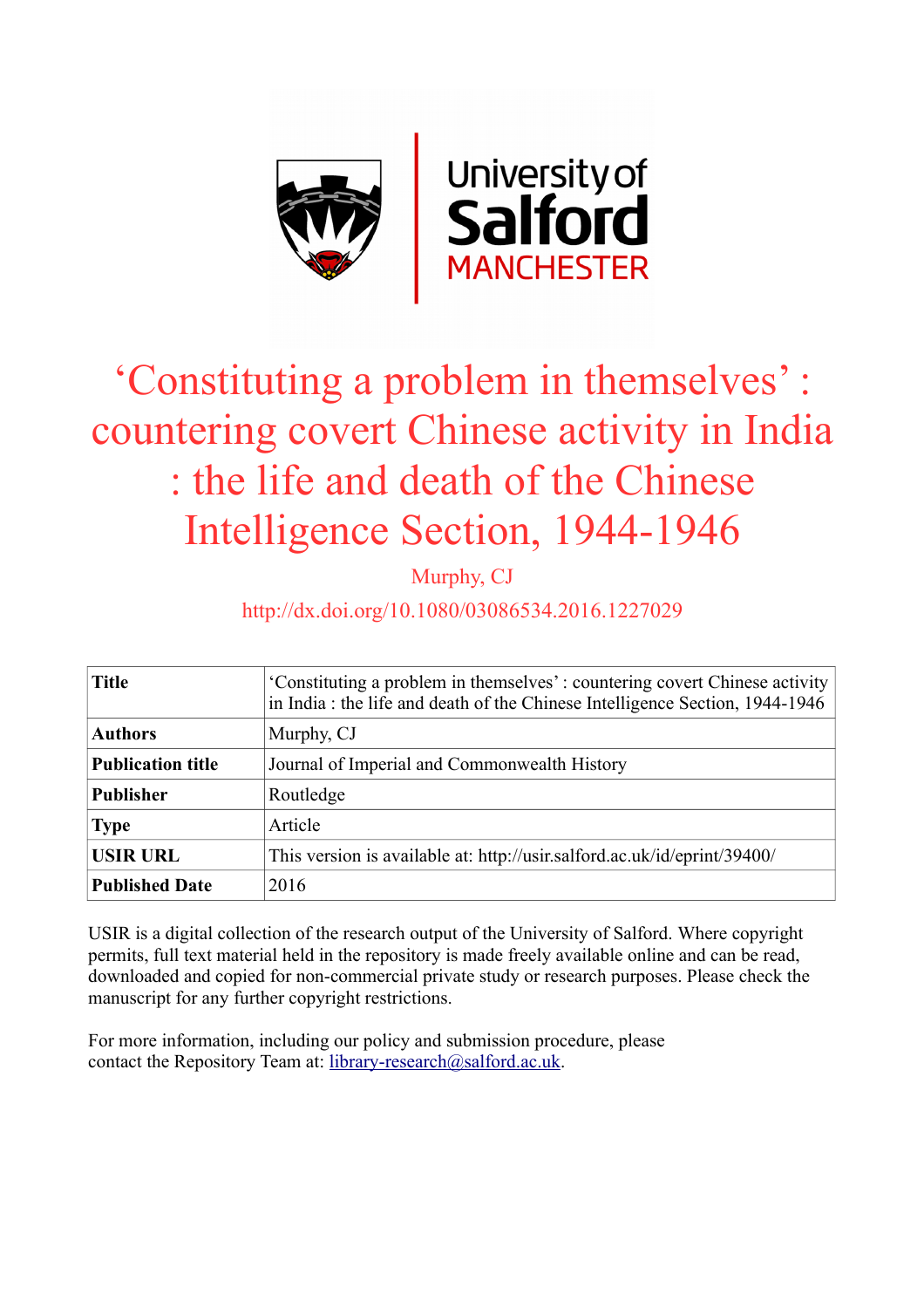### **'Constituting a problem in themselves'**

## **Countering covert Chinese activity in India: The Life and Death of the Chinese**

# **Intelligence Section, 1944-1946**

Dr Christopher J. Murphy, Lecturer in Intelligence Studies, University of Salford Address: School of Arts and Media, Maxwell Building, Salford, Greater Manchester, M5 4WT Email: [c.j.murphy@salford.ac.uk](mailto:c.j.murphy@salford.ac.uk)

Tel: 0161 295 5877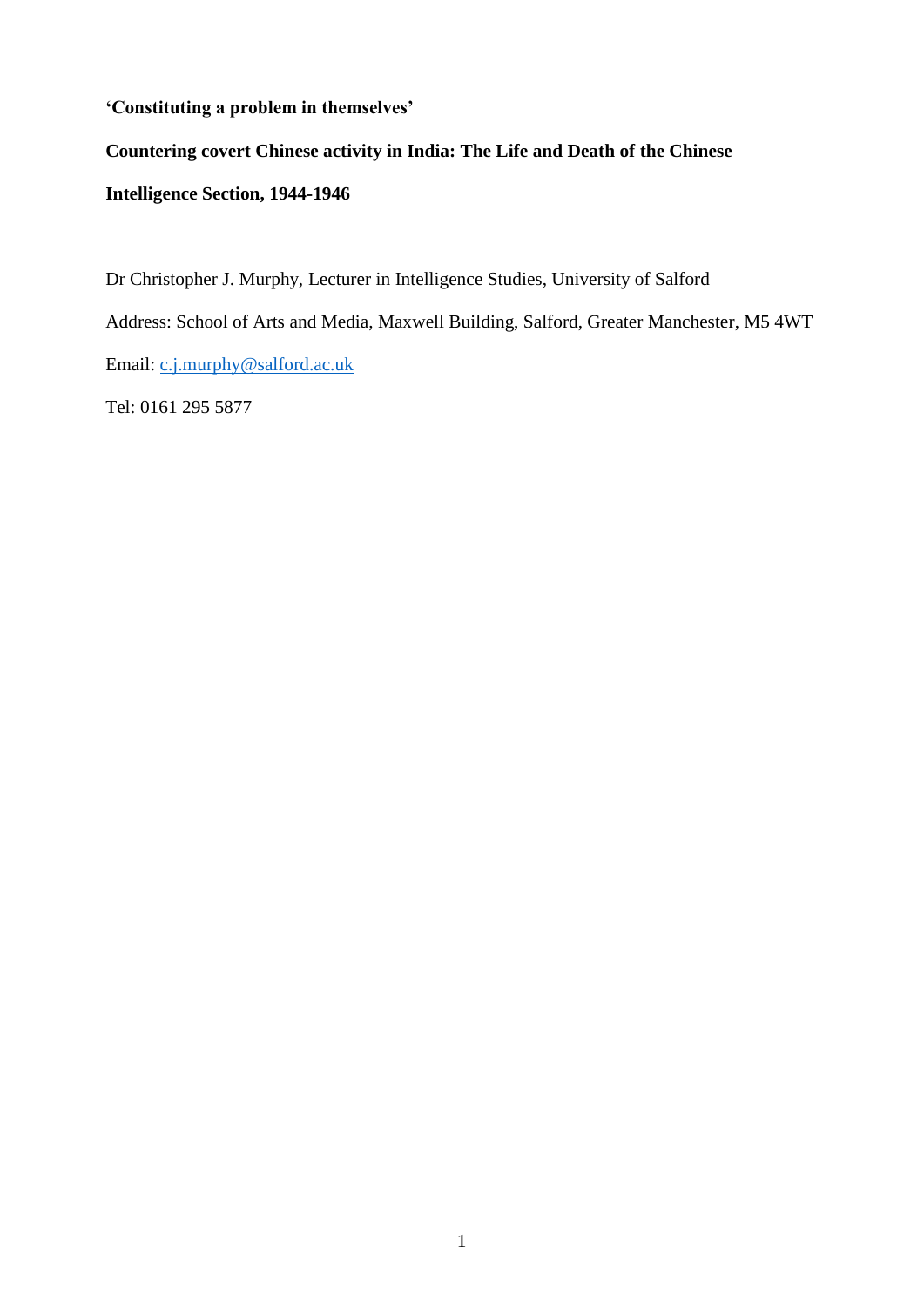#### **'Constituting a problem in themselves'**

# **Countering covert Chinese activity in India: The Life and Death of the Chinese Intelligence Section, 1944-1946**

#### **Abstract**

This article explores the actions taken to address the issue of covert Chinese activities in India during the Second World War identified by Force 136, the Far East incarnation of the Special Operations Executive (SOE), which resulted in the creation of the Chinese Intelligence Section (CIS) in early 1945. It considers this development within the wider context of security intelligence in relation to British India, which has been the subject of increased academic study in recent years as a result of the increased availability of relevant archival material. The need for CIS to be established draws attention to the parameters within which the various intelligence and security agencies operated, their attention focused primarily upon clearly identifiable threats to British rule, particularly nationalism and communism. The issue of covert Chinese activity in India did not fit easily within this framework; the manner in which SOE's concerns were ultimately addressed illustrates how the prevailing colonial security mindset shaped the conceptual horizons of security intelligence activity.

#### **Keywords**

Security intelligence, surveillance, special operations, Second World War, imperial security.

#### **Article**

This article explores the actions taken to address the issue of covert Chinese activities in India during the Second World War identified by Force 136, the Far East incarnation of the Special Operations Executive (SOE), which resulted in the creation of the Chinese Intelligence Section (CIS) in early 1945. Insodoing, it illustrates a unique response on the part of the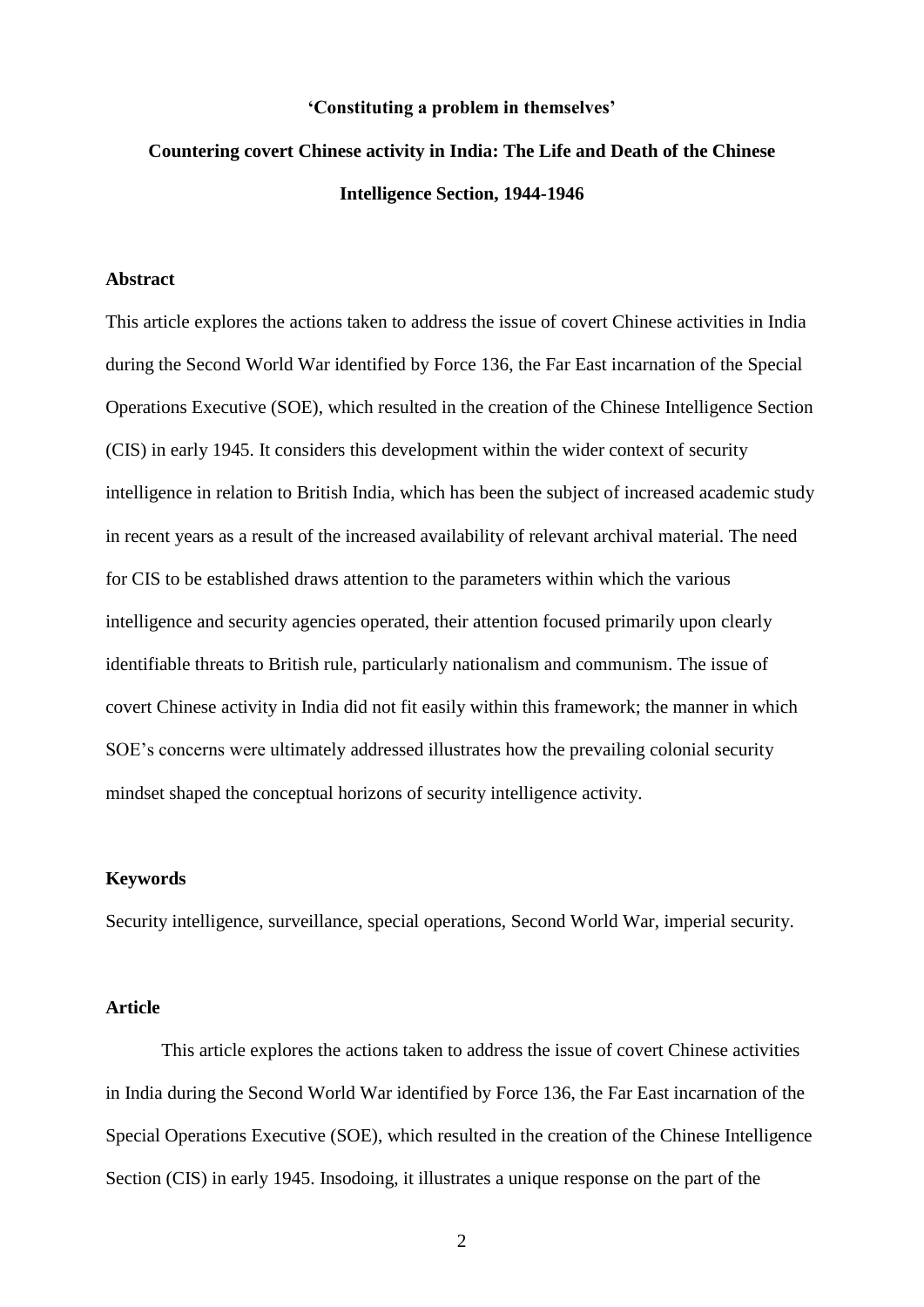Special Operations Executive (SOE) towards foreign nationals in its employ who were suspected of conducting a dual role; specifically, its Nationalist (KMT) Chinese agents, who were thought to be engaged in intelligence gathering in India on behalf of Chiang Kai-Shek while contributing to the covert war against the Japanese. The study also offers something more than an interesting footnote to the history of SOE, and can be placed within the wider context of intelligence and security issues at the twilight of British rule in India. SOE's efforts to address its concerns about Chinese recruits, along with the ultimate form taken by the Chinese Intelligence Section, provide us with an insight into the limitations of the work of the intelligence and security authorities, in both Delhi and London, which focused their attention, unsurprisingly, upon those threats that had clear potential to damage British interests. Through the study of the specific problem faced by SOE in terms of the reliability of its Chinese agents, this article aims to explore how security concerns that failed to fit easily within the parameters of imperial security were dealt with; specifically, how the problem posed by India's Chinese population was addressed.

Increased availability of archival material from the 1990s onwards has resulted in greater academic interest in the role of Britain's intelligence and security apparatus during the twilight years of the British empire. Studies that explore the activities of the various agencies either in specific imperial territories, or in relation to the British empire more generally, have followed. A number of works have explored security and intelligence issues in relation to British India, building upon Richard Popplewell's pioneering *Intelligence and Imperial Defence*, which chronicled the development of a security-intelligence apparatus in the early years of the twentieth century that, while small scale, was nevertheless global in its reach.<sup>1</sup> Further details about that apparatus have since emerged. Patrick French has illustrated the part played by the security and intelligence authorities in the maintenance of British rule in India beyond the 1920s and until independence, pointing in particular to the 'central role' of the London-based Indian Political Intelligence (IPI), which was 'devoted to the internal and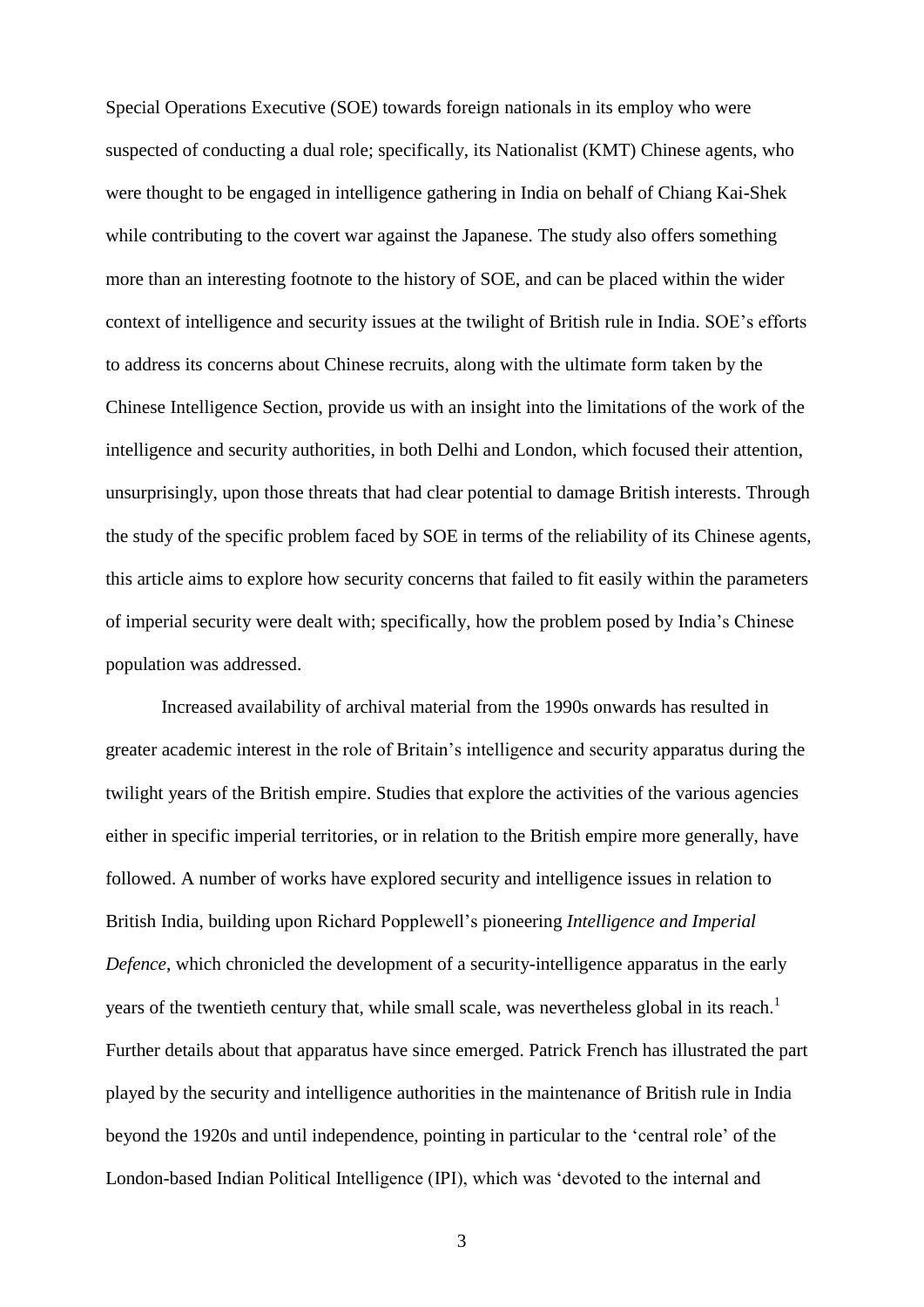external security of British India', working in conjunction with the Delhi-based Intelligence Bureau (DIB or IB), the Indian equivalent of MI5.<sup>2</sup> Kate O'Malley's research into the links between Indian and Irish independence movements has provided further insight into IPI operations.<sup>3</sup> More recent studies have seen a shift in organisational emphasis away from the Bureau and IPI; both Christopher Andrew and Calder Walton have drawn attention to the role of the Security Service (MI5), emphasising its imperial credentials and exploring its role during, and in the aftermath of, independence, culminating in the agreement of the Indian authorities for an MI5 Security Liaison Officer to be stationed with the Bureau. <sup>4</sup> Andrew and Walton also emphasise the distinction between the activities of MI5 and police special branches, which have been the subject of some attention in relation to colonial security matters, arguing that 'colonial policing, which involved law and order, was not the same as imperial security intelligence, which involved national security, and operated in a realm outside the confines of law enforcement'.<sup>5</sup> Attention has also been drawn to MI5's continued interest in independent India as a member of the Commonwealth.<sup>6</sup>

Through these studies, which provide an insight into the work of the various intelligence and security agencies concerned, we can discern what were considered, from the British perspective, to be the main threats to internal security in India, at the heart of which lay Indian nationalism, and the struggle for independence. During the early years of the twentieth century, security was threatened by the challenge to British rule posed by the Indian revolutionary movement, whose 'revolutionary terrorism' included an assassination attempt on the viceroy, Lord Hardinge, in December 1912.<sup>7</sup> While some continued to advocate the use of force to achieve their goal, the nonviolent path adopted by Congress during the interwar years was complicated by the emergence of Communism, which added a new dimension to the nationalist threat to the security of British India. As Walton notes, while MI5, along with IPI and the Bureau continued 'to keep a close watch on the main anti-colonial political leaders in India', the main focus 'increasingly became communist agents travelling between Britain and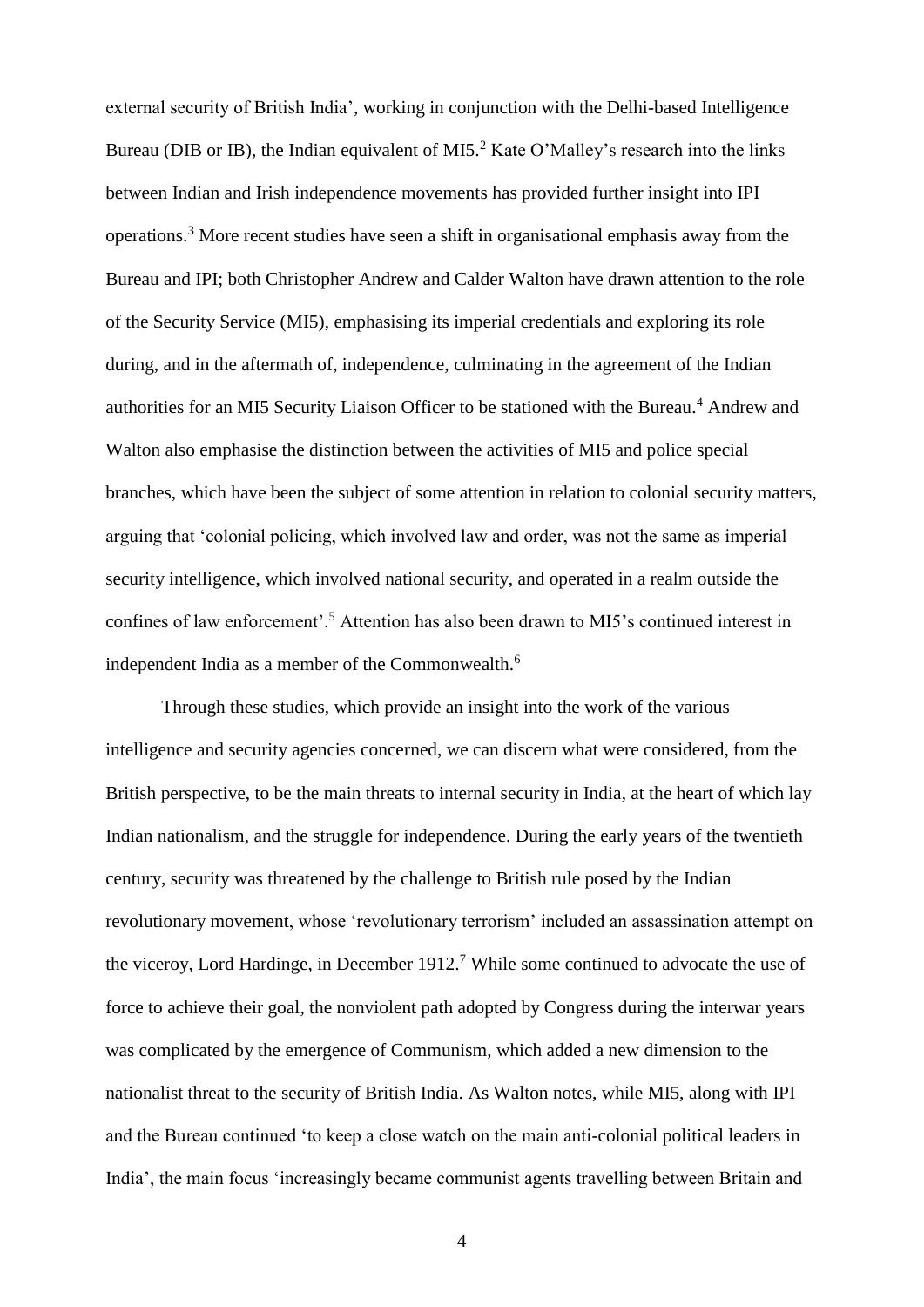India', with files being opened on 'many Congress and Muslim league leaders…not because the intelligence agencies viewed Congress and the Muslim league as "subversive"…but because some of their members were known or suspected to be closely affiliated with communism'. <sup>8</sup> All of this supports Richard Aldrich's observation that 'British colonial governments in India, Malaya and Hong Kong…developed, over decades, effective, if narrowly focused, security intelligence services designed to address internal threats from nationalists, communists or other types of "agitators"<sup>3</sup>. But what about other concerns and perceived threats to Indian internal security that failed to conform to this prevailing British colonial mindset? As Aldrich continues, the same security apparatus effectively ignored 'the problems of external foreign threats and potential adversaries in Asia', such as Japan and China. Concerns over covert Chinese activity in India, an issue that blurred the distinction between internal and external threats, do not figure prominently in the existing studies detailed above, which tend – reasonably enough – to follow the grain of the newly available archival material. This article does not seek to claim the discovery of a 'missing dimension' in the existing literature. Rather, the absence can be considered an accurate reflection of the priorities of the intelligence and security agencies themselves. As such, its significance lies in what it suggests about the limitations of the British colonial security mindset.

**I**

While remaining low throughout the nineteenth century, Chinese settlement in India, focused primarily upon Calcutta, began to grow during the early twentieth century, in part a consequence of the ongoing struggle between the Nationalists and Communists in China during the interwar years.<sup>10</sup> The figure continued to rise following the onset of the Second World War, as Chinese troops were despatched to India to shore up British forces in Burma. In late 1942, over 20,000 Chinese soldiers arrived at Ramgarh, close to the Burmese border, where they 'established a little extra-territorial concession'.<sup>11</sup> This development led the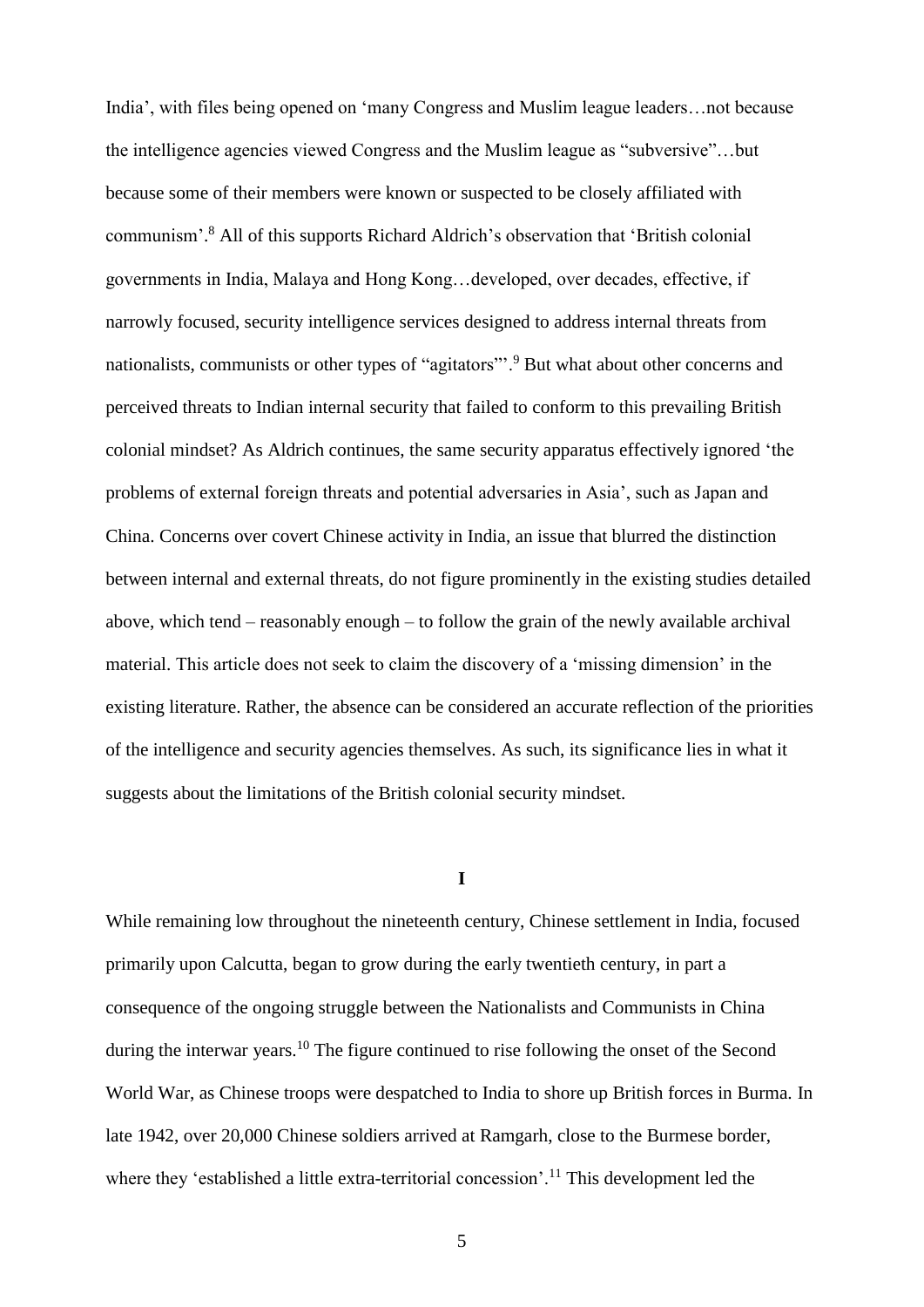Government of India to establish the Chinese Intelligence Wing (CIW) under Brigadier Walter Cawthorn, Director of Intelligence from India Command.<sup>12</sup> Alongside these developments, the Delhi-based Intelligence Bureau (IB), the organisation responsible for security intelligence throughout India, also began to extend its interest in Chinese affairs. Initially, the Bureau's attention was focused upon a very specific security issue; the various ways in which the Japanese were feared to be employing Chinese agents to gather intelligence.<sup>13</sup> Over the following months, the Bureau began to turn its attention to the activities of India's Chinese population more widely. A significant shift took place in August 1941, at which point the Bureau acknowledged that 'very little' was known about Chinese activity in India, and suggested that it 'would be worthwhile paying special attention to all forms of Chinese activity in this country, as constituting a problem in themselves'.<sup>14</sup> This development was supported by the Government of India, which ordered the registration of Chinese nationals a few months later – a step which, a Bureau report noted, 'will provide information regarding the numbers of Chinese in this country, and will enable intelligence authorities to gauge the size of the problem with which they are faced in improving information about them'.<sup>15</sup> The 'Japanese' section of the weekly DIB reports was subsequently renamed 'Japanese and Chinese', and information concerning a wide range of issues was now recorded, including illegal Chinese immigration to India, Chinese attitudes towards Congress and Chinese intelligence gathering in India. At one point, concerns over public order were also raised. A report from January 1943 drew attention to an episode of friction between Indian and Chinese workers on a crowded train between Sealdah and Kanchrapara, where many Chinese workers were employed in RAF workshops. Believed to be the result of 'the superior attitude adopted by Chinese technicians and craftsmen whose earnings are often three times those of Indians doing similar work', when the train came to an emergency stop some 2,000 Indians were reported to have attacked a group of 500 Chinese, resulting in serious injuries to a handful of those concerned, while a larger number 'received injuries which required treatment at a hospital', alongside the theft of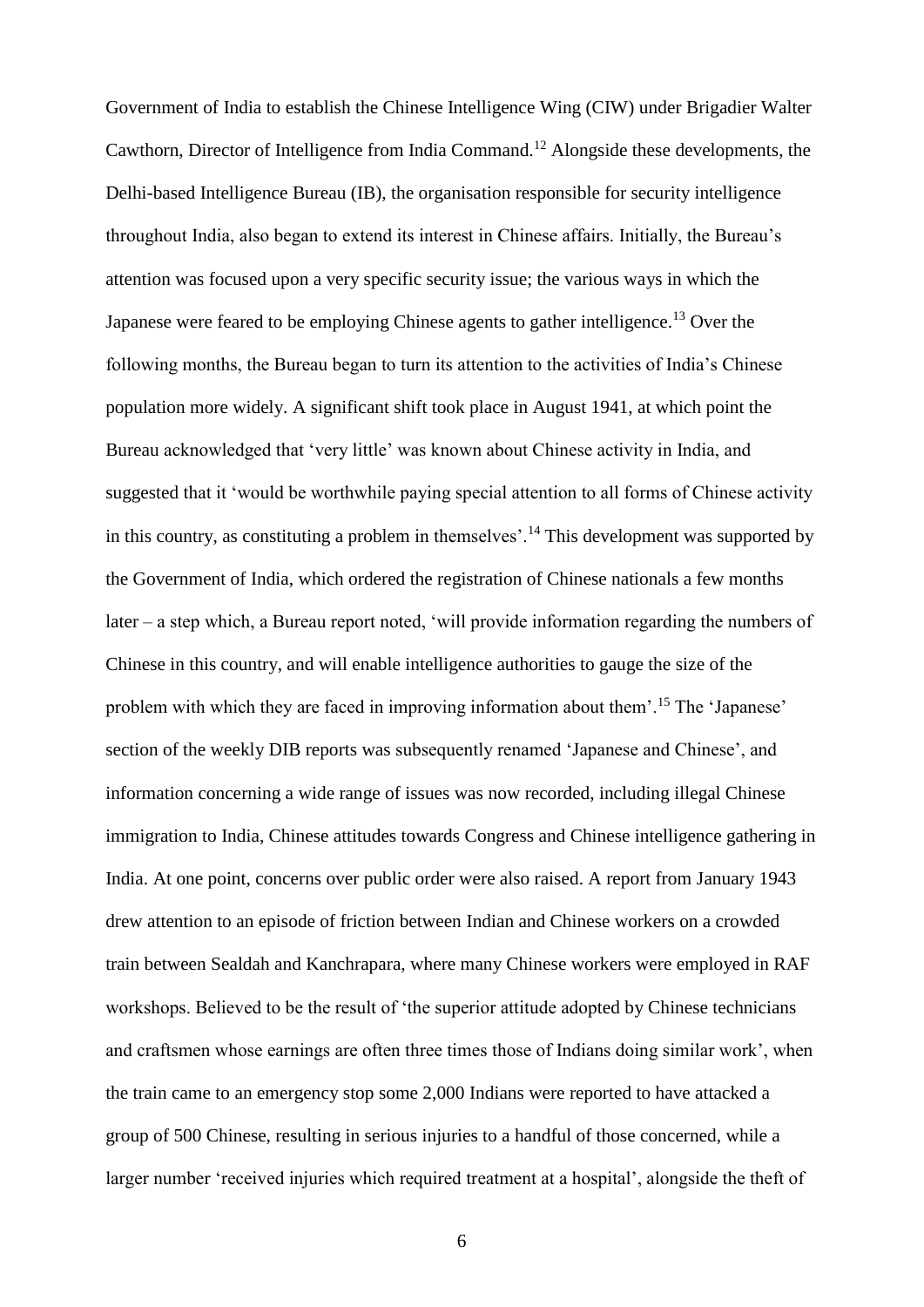money and personal possessions.<sup>16</sup> In April 1943, the Bureau's thoughts turned to the implications for post-war India. Under the sub-heading of 'Chinese intelligence activities in India – Restaurants', its weekly survey drew attention to 'large numbers of Chinese seamen' who 'have left their ships and are living unemployed in certain Indian ports'. With 'no desire to return to sea', many of them had set up restaurants. Looking ahead to the end of the war, the report noted that 'there is but little doubt that those who are able to establish flourishing business connections may make determined efforts to stay on. The possibility of their being used in connection with the Chinese cultural approach to India or as a cover for the collection of commercial intelligence (for Chinese post-war planning and expansion) has been suggested'.<sup>17</sup> During a discussion about the problem in the summer of 1944, Sir Denys Pilditch, Director of the Bureau, noted that 'the Chinese Government are extremely interested in India's internal problems and the steady infiltration of Chinese into India, mostly through illegal channels, is one which is a continual source of worry to the Central Government of India'. 18

As noted above, it was possible for the Bureau to frame some of its interest in Chinese affairs within a imperial security context – no less a figure than Chiang Kai-Shek himself touched a nerve through his support for Indian independence. Churchill was keen that Chiang should make speeches 'which favoured the British line' during a visit to India in 1942. Chiang did not cooperate, choosing instead to make clear 'his preference for the nationalist leaders over his colonial hosts', and turning somersaults at a picnic with Nehru.<sup>19</sup> He continued to make further interjections into Indian politics in support of Congress that came to the attention of both the Government of India and the War Cabinet in London. Later in the year, at a meeting with the British Ambassador following the arrest of the Congress leadership, he 'urged that a peaceful solution should still be sought', stating that China 'could not assume a policy which would estrange Indian feeling, and that it was important that Indians should feel that one member, at least, of the Allied nations was in sympathy with them'. To that end, he 'asked that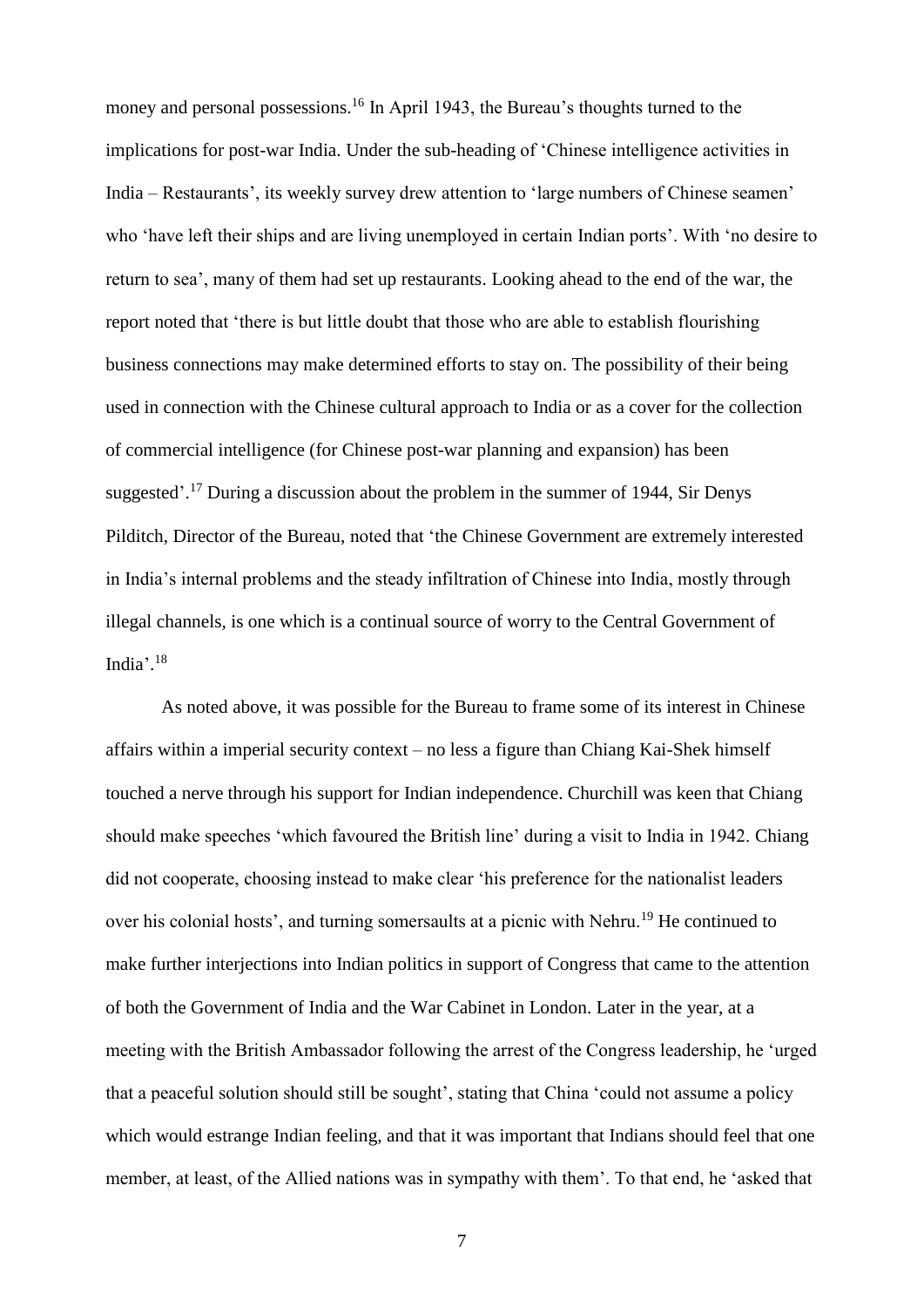personal messages from himself should be delivered to the Indian leaders under arrest', a request Linlithgow refused. The Ambassador was subsequently 'instructed to represent strongly to the Generalissimo that attempts by the Chinese Government to communicate directly with the Congress leaders of [sic] publish statements in China displaying sympathy with the Congress party must, in the existing circumstances, seriously handicap the effort of the Government of India to maintain law and order'.<sup>20</sup> It would not have been a great leap to associate certain aspects of Chinese behaviour in India with the attitude displayed by the Generalissimo; for example, by the end of 1942 the Government of India 'had increasing evidence of Chinese political intrigues in India which involved a serious misuse of diplomatic privilege'; the Chinese Commissioner 'had been handing messages to the Indian press criticising Government handling of the Indian internal problem, while his Principal Secretary was known to have Congress connections and to be employing members of Congress in his office'.<sup>21</sup> While the security intelligence authorities could find examples of dubious behaviour on the part of elements of India's Chinese population, it was more difficult for them to explain what lay behind it. In this regard, there appears to have been little more sophisticated on offer than a vague notion of 'advantage', be it on a national or personal level, that was heavily reinforced through disparaging, stereotypical remarks about the Chinese character, which emphasised such traits as opportunism and self-interest. When discussing Chinese support for independence in October 1942, Lord Linlithgow described the Chinese as 'poker players. Their sole interest in this business is the future of China'.<sup>22</sup> In July 1941 the Intelligence Bureau drew attention to the 'report of a secret agent' which detailed 'considerable agitation' against the Chinese Consul-General at Calcutta, C.C. Huang, among the local Chinese population on account of his 'strict investigation' of passport applications. It was believed that the action was sponsored by 'certain Chinese merchants in Calcutta' who, having tried to cheat customs regulations, discovered that Huang 'would not play their game and refused to plead for them once he had satisfied himself that they had in fact offended against the Customs regulations'.<sup>23</sup>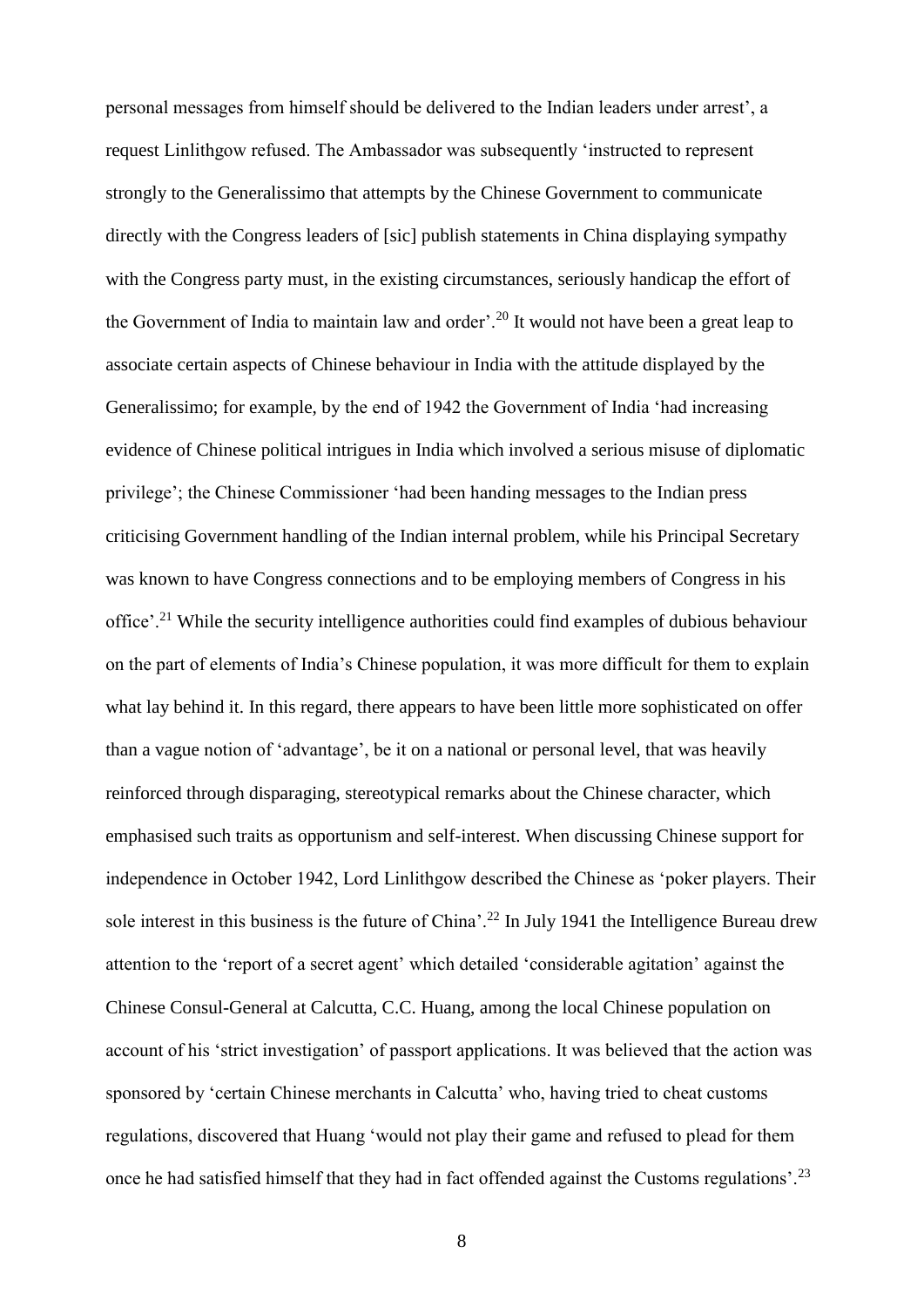Rather than pointing to the Consul General's actions, the agent's report was considered 'a reminder of the capacity for intrigue of the average Chinese, when a question of personal advantage arises'.<sup>24</sup> A Weekly Survey distributed by the Bureau in May 1942 drew attention to what was considered 'the casual attitude of the Chinese towards essential regulations and formalities', while a survey from August noted that 'During the last six months the problem of the Chinese in India has become increasingly troublesome', the situation explained as the result of 'lack of discipline, and open contempt for passport and security regulations'.<sup>25</sup> The report openly acknowledged that 'much of the trouble they have caused has not been of direct interest to the security authorities', but nevertheless maintained that 'a potential threat to security is inseparable from the presence of large Chinese communities in areas of military importance'. The situation was 'aggravated by the variety of the Chinese organisations, official and quasiofficial, the constant changes in their personnel, the sometimes rather vague definitions of the latter's duties, and the continuous two-way stream of passenger traffic between China and India'. Such confusion provided 'favourable cover' not only to 'those who may be working against the Chungking regime or for the enemy', but also for 'unscrupulous Chinese, whose main preoccupation seems to be to line their own pockets'.<sup>26</sup> It was within this existing atmosphere of growing concern over Chinese activity in India that Force 136, the Far Eastern incarnation of the British Special Operations Executive (SOE), came to appreciate its own Chinese security problem.

#### **II**

Force 136 was slow to get to grips with security affairs in general, and to appreciate the potential security risk posed by its Nationalist Chinese recruits in particular. Formed in the aftermath of the evacuation of the British Expeditionary Force from Dunkirk and the fall of France, SOE was designed to both encourage and develop resistance movements in Nazi occupied territory, and to carry out targeted acts of sabotage.<sup>27</sup> SOE's immediate focus was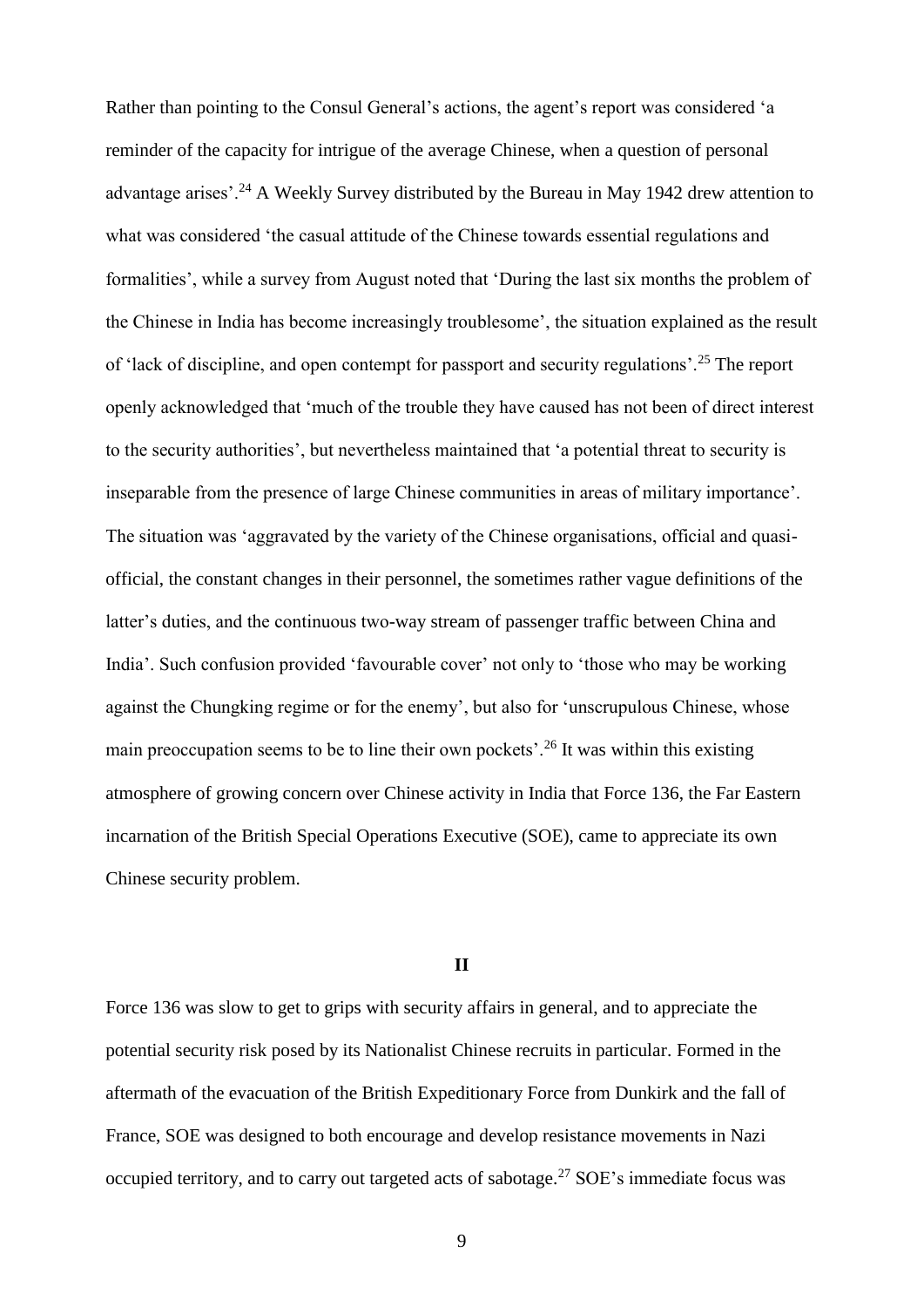occupied Europe, but it was not long before the organisation turned its attention further afield. An Oriental Mission was established in Singapore in May 1941, under Valentine Killery. This was followed by an India Mission headed by Colin Mackenzie, which took on many of the staff of the Oriental Mission following the fall of Singapore to Japanese forces in February 1942, eventually becoming known as Force 136.<sup>28</sup>

Force 136 lacked dedicated Security provision until early 1944, in marked contrast to developments at SOE headquarters in London, where a Security Section was established within three months of the creation of SOE itself.<sup>29</sup> The need for such a section was recognised during the summer of 1943, and resulted in the appointment of Lt Col John RE Guild as Chief Security Officer, who arrived to take up the position in March 1944, followed by further security personnel.<sup>30</sup> Considered a 'shrewd and practical "Business man"' who possessed 'plenty of initiative, drive and cunning', Guild spent his first three months reviewing the security situation in India, visiting all Force 136 establishments.<sup>31</sup> He began his first report to SOE London by noting that 'By and large, the operational and internal security of Force 136 is good', describing the mission staff as 'definitely security minded'.<sup>32</sup> However, Guild felt that there were certain aspects of security that required further attention. These were the product of specific regional circumstances, and he advocated the development of 'entirely new' methods to address them, arguing that 'attempts to adapt European methods to the Asiatic field' would prove ineffective.<sup>33</sup> Alongside problems caused by geography and language.<sup>34</sup> Guild expressed concern over the 'types of agents recruited'; of the 456 recruits currently undergoing training, he observed that just under half were Chinese.<sup>35</sup> In contrast to the attitude that had previously prevailed at the Mission, support from the Nationalist Chinese authorities having initially been much appreciated, Guild felt that the Chinese recruits represented 'by far the most important problem facing the Security Section'.<sup>36</sup> Beyond a general concern about Chinese security, the perceived weakness of which led Guild to observe that 'we can never be sure that we are not infiltrated by Japanese agents', of more pressing concern was the fact that one of the sources of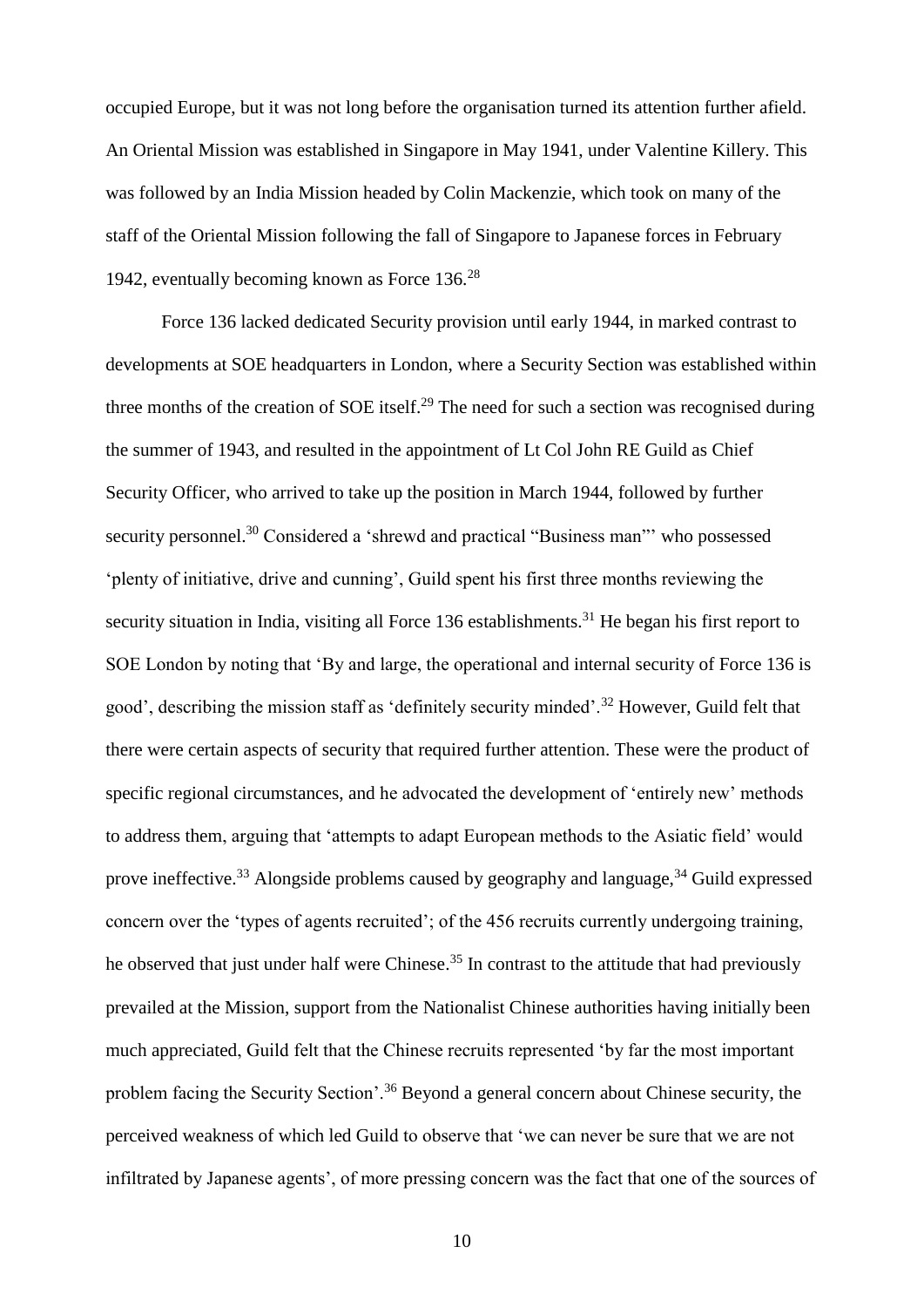recruits was Dai Li, Head of the Military Affairs Commission Bureau of Investigation and Statistics (MSB, or Jungton), part of Chiang Kai-shek's intelligence service.<sup>37</sup> For Guild, this connection constituted a 'dangerous security problem':

There seems to be little doubt that Dai Li's main interest in supplying us with recruits lies in the complementary information he can obtain from them as to British plans, both military and political, in the Far East, quite apart from the information as to the training and use made of this personnel, which must be officially communicated to him.<sup>38</sup>

SOE made it a point of policy to 'abstain from Security measures of a "snooping" character and to rely upon close relations between the Security department of the organization and the appropriate outside Security authorities to bring to notice any personal Security cases', typically resulting in the involvement of the Security Service (MI5).<sup>39</sup> However, neither the Intelligence Bureau nor the Chinese Intelligence Wing could adequately fulfil that function for Force 136. Despite its reported interest in Chinese affairs, the Bureau lacked a dedicated Chinese Section, while the main role of CIW appears to have been censoring mail bound for China, simultaneously gathering intelligence from its contents.<sup>40</sup> As such, Guild proposed the creation of a unit within Force 136 itself, designed to both 'bring to the surface any possible Japanese agents' and uncover 'Chinese intelligence methods'.<sup>41</sup> This marked a significant departure from SOE's established procedure for dealing with security cases. Nevertheless, it was looked upon favourably both within Force 136 and beyond: it received the 'strong support' of the Commander of the Mission, Colin Mackenzie, while at SOE Headquarters in London the plan was approved by the organisation's Director of Intelligence and Security, Archie Boyle.<sup>42</sup> Perhaps most significantly, the plan won the support of Sir Denys. Aware that the cooperation of the Bureau would be 'essential if anything is to be done in this direction', Guild had been careful to discuss the proposal with him 'in detail'. Sir Denys recognised that such an organisation would 'doubtless be able to supply the I.B. with some valuable information if our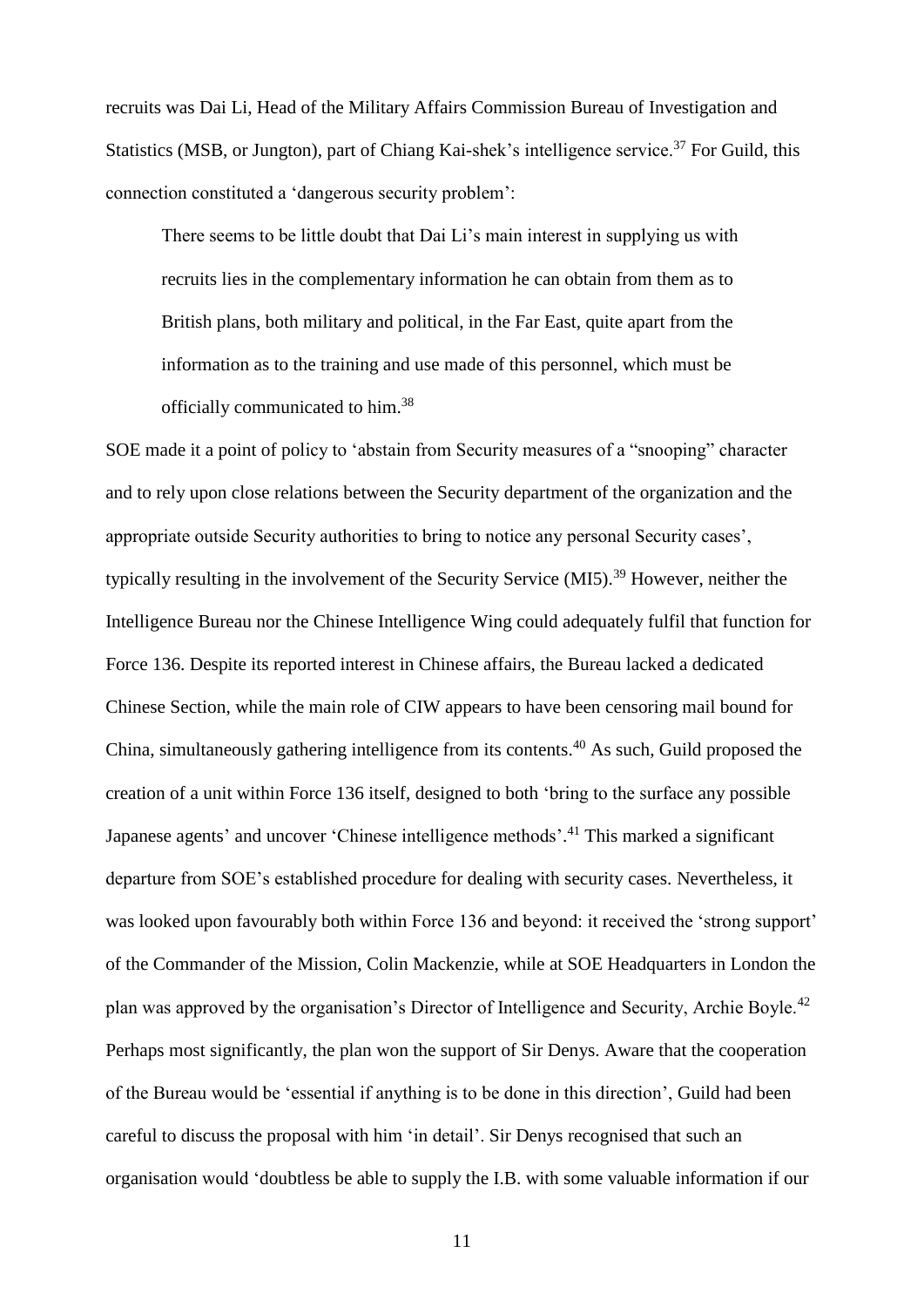agents were in any way successful in unearthing Chinese intelligence methods in this country'. Promising Guild that he would provide 'all possible help',  $43$  he proceeded to cable Indian Political Intelligence (IPI), the organisation that monitored Indian nationalism across Europe and acted as liaison for the Bureau in London, 'asking that all support may be given to the scheme'.<sup>44</sup> His support was further reflected in his willingness to share the financial burden involved, agreeing to 'bear cost of administration and all other expenses'.<sup>45</sup>

Despite receiving such support, the difficulties experienced in finding the 'extremely highly trained' officer that Guild believed was needed to run the Section meant that progress was slow. Guild thought that such an officer could be provided 'from one of M.I.5's affiliated organisations which have conducted counter espionage abroad', but any hopes that MI5 would be able to help proved unfounded.<sup>46</sup> Forwarding a copy of Guild's Security Report to 'Tar' Robertson, Head of MI5's B1(a) Section, John Senter, Head of SOE Security in London, asked whether a suitable officer could be seconded to SOE 'to deal with the Chinese problem', noting that SOE would be 'most grateful' for such help.<sup>47</sup> Having recently 'sent a great many officers to work in 21 Army Group' MI5 did not relish the prospect of losing any more, a sentiment that was reflected in Robertson's reply.<sup>48</sup> Such a lack of support from MI5 slowed the scheme down considerably, although the organisation appreciated the problem; Robertson acknowledged that Tai Li's intelligence organisation was 'an extremely good one', designed 'to collect the maximum amount of intelligence that it can from China's allies' for transmission to Chungking. As far as Robertson was concerned, this made Tai Li a 'highly undesirable' source of agents 'from a security point of view', concluding that it would be 'better' for SOE 'to have no agents at all'.<sup>49</sup> Undeterred by MI5's concerns, and despite the continued absence of a suitable officer to run the Section, a formal application for funding was prepared for SOE's Director of Finance, John Venner, by the Deputy Director for SOE's Overseas Groups and Missions, Lt Col L.F. Sheridan. The scheme was now presented as a collaborative effort that would see SOE work in tandem with the Intelligence Bureau. Sheridan explained that it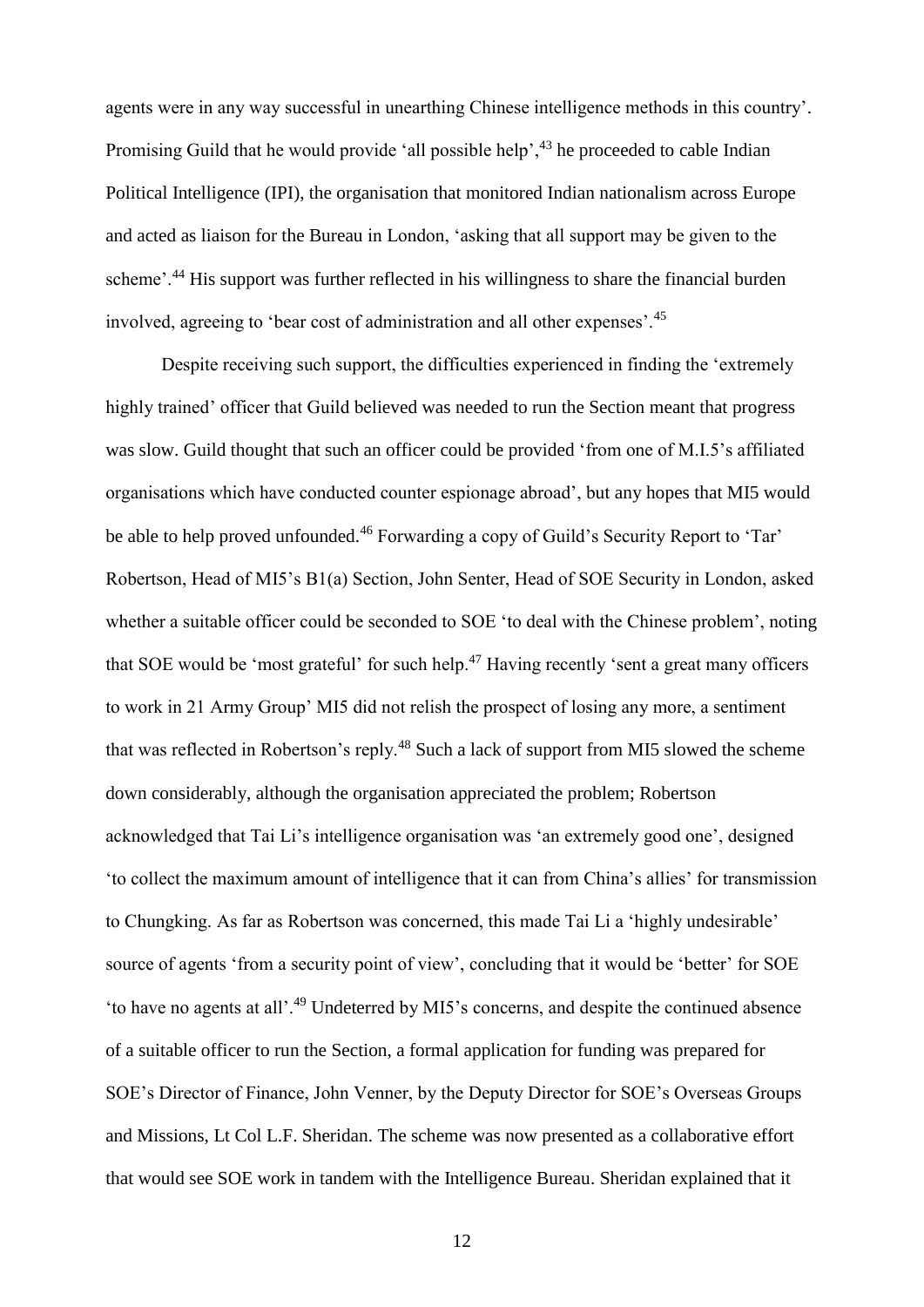was impractical for SOE to proceed alone ('our relations with the Chinese would be fatally damaged if it became known that we ourselves were enquiring into the Chinese agents or contacts that had been provided for us'), but equally unreasonable to expect the Bureau to take on the extra work ('D.I.B's answer would probably be that while they agreed on the necessity for a Chinese Department for general purposes, it is not reasonable to ask them to undertake a great deal of work for S.O.E. without S.O.E. making some contribution'). <sup>50</sup> As such, an 'amalgam' was proposed, 'whereby D.I.B. set up a Chinese Department, receiving some assistance, financial or otherwise, from S.O.E.'<sup>51</sup> While the main objective of the proposal was to bolster Force 136 security, addressing the issue of the 'numerous Chinese agents and supervisors sent out to us…whose loyalty is primarily to the Chinese Government', it was clear that the Government of India also stood to gain: 'in investigating our problems the Department would certainly unearth ramifications not connected with S.O.E. but damaging to the Government of India', including 'Chinese illegal infiltration into India', smuggling activity, and 'the activities of the Chinese Intelligence Service in India, which are known to be extensive'.<sup>52</sup> Both aspects of the scheme were considered to be mutually reinforcing; Sheridan explained how 'in exploring on their own initiative channels by which secret communications or money flow from China to India, D.I.B. may well trace sources of leakage of S.O.E. plans'. Considered 'in the nature of an experiment', funding for the scheme was only requested for two years, thereby limiting SOE's financial liability in the context of a war that was considered likely to continue for some time. At the end of this period, 'the matter would come up for review'. Venner approved the proposal.<sup>53</sup>

The continuing need for the Section was reiterated by Mackenzie in December. Writing to Boyle, he expressed his hope 'that the right man may be found for the Counter Espionage scheme, as I consider it to be of very great importance'. This importance had been heightened by the decision to continue training agents in Calcutta. While this had been based on sound practical considerations, Mackenzie pointed out that Sir Denys had admitted that 'security in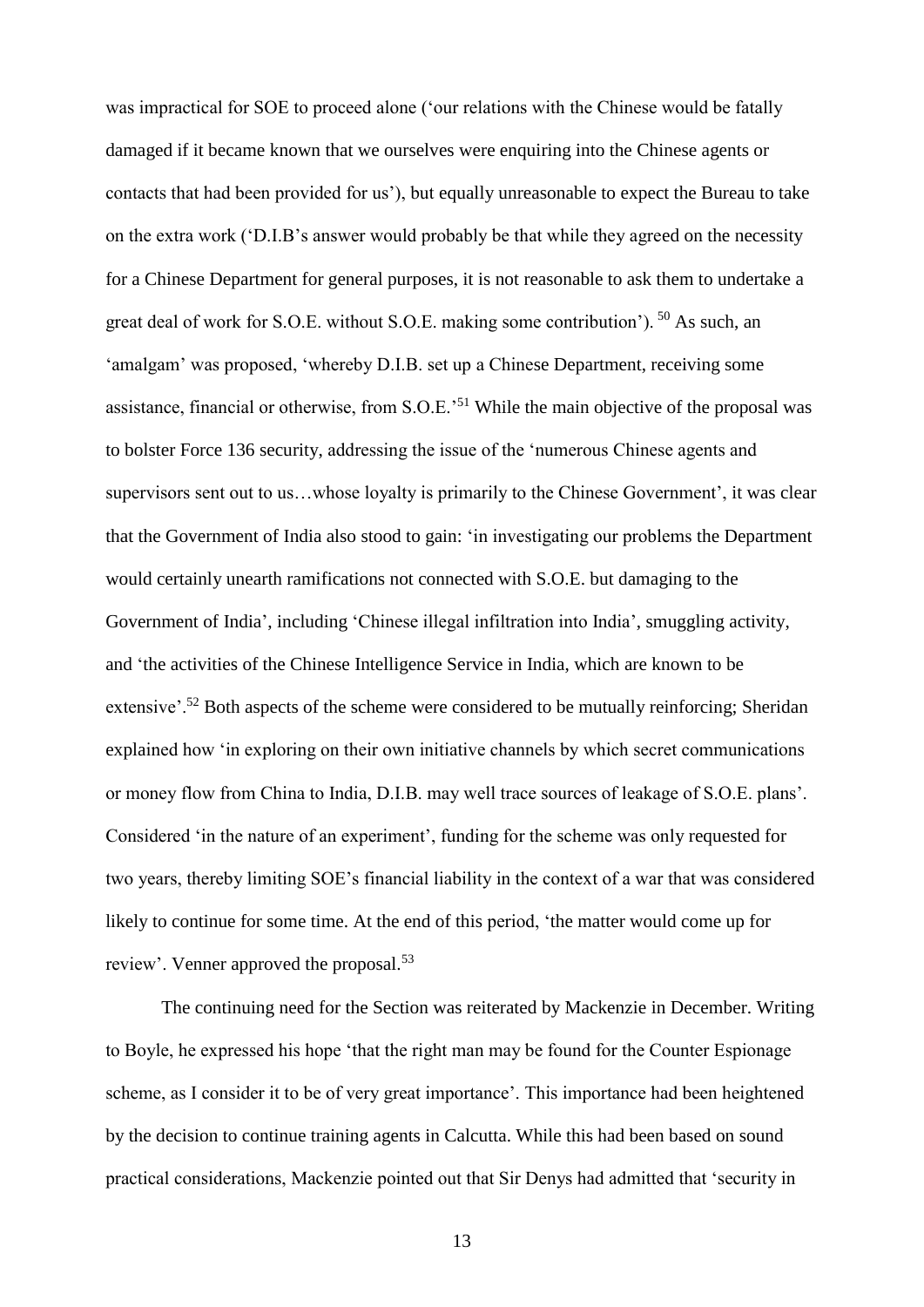the Calcutta area is practically out of the question...it is therefore essential that we should do everything humanly possible to prevent leakages or interference in connection with our agents. GUILD's scheme is the only way I can see for effectively dealing with this problem'.<sup>54</sup> That the scheme would benefit the Government of India also continued to stand in its favour. Mackenzie suggested that its takeover by the Bureau at the end of the war ('providing it was working properly') was a fait accompli, and felt that this constituted 'a strong recommendation in its favour':

I am sure that the India Office will strongly support the view that there is going to be a major Chinese problem in India after the war and an agency of this kind would be of great assistance to the Home Department, Government of India.<sup>55</sup>

Progress was finally made on finding a suitable candidate to run the Section later in the month. Sir George Moss, who advised SOE about its work in the region, suggested Lt Col Kenneth Morrison Bourne, and enquiries were made about his availability.<sup>56</sup> Born in November 1893, Bourne had been a member of the Shanghai Municipal Police from 1919, becoming Commissioner in 1938.<sup>57</sup> In Canada on leave when war broke out, and 'having his leave pay only', he subsequently found employment with British Security Co-ordination (BSC) in New York, the wartime body responsible for liaison between the British and American intelligence communities.<sup>58</sup> Bourne was described as a 'first-class executive' by an unnamed SIS officer, and 'a man of experience and ability'.<sup>59</sup> When approached, he proved 'keen' to take the job, and BSC had 'no objection' to his release. <sup>60</sup> Bourne arrived in India in February 1945, with instructions to report directly to Sir Denys Pilditch, not ('repeat not') to Force 136.<sup>61</sup> Sir Denys wrote to Vickery at IPI on 22 February, noting that Bourne had arrived safely and observing that 'He appears to me just the sort of man we want to help us out in our present difficulty…I am extremely grateful to S.O.E. for having arranged to send him over'.<sup>62</sup>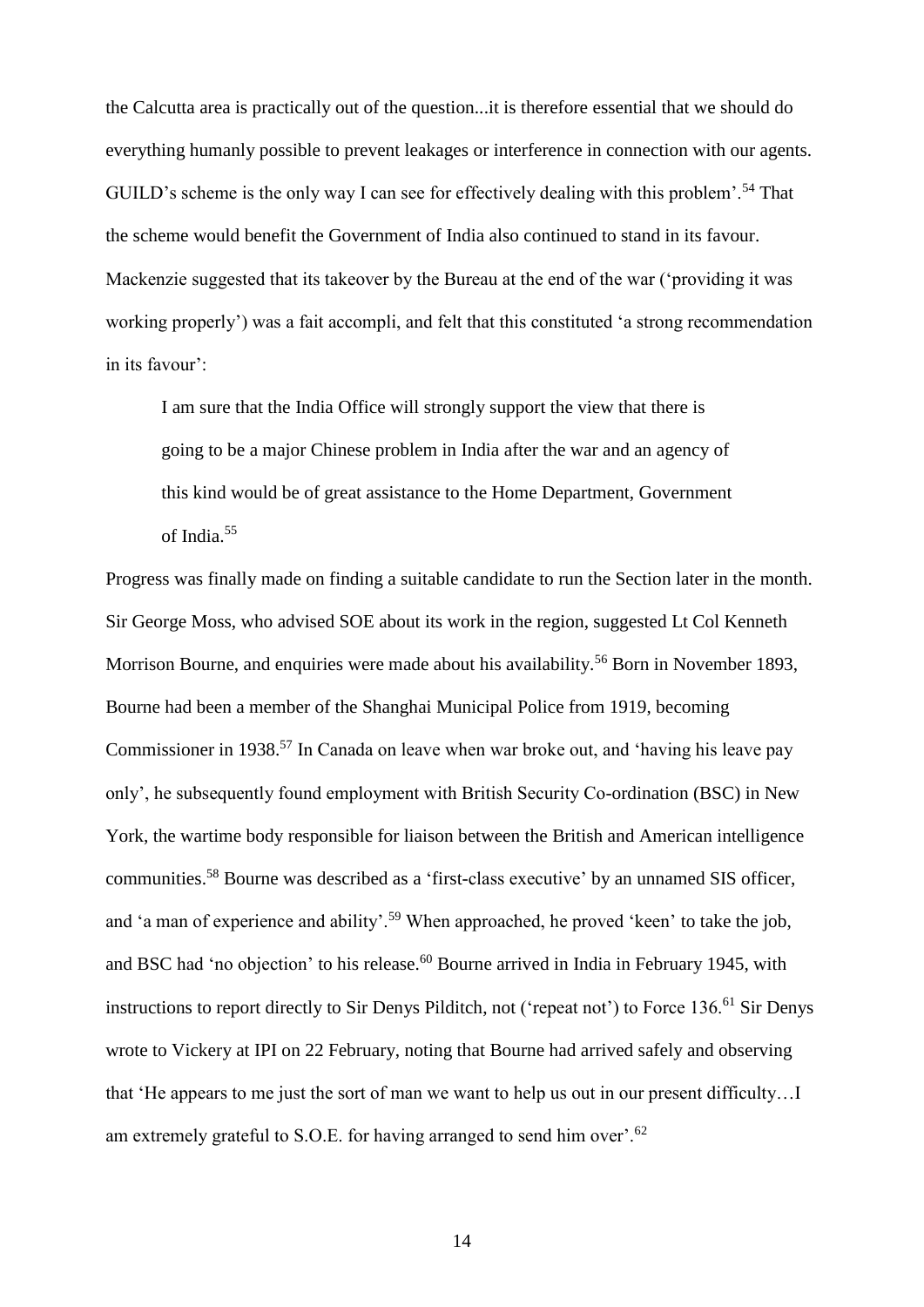Bourne was introduced at a meeting at the office of the Commissioner of the Calcutta Police, Mr Rae, on 24 February.<sup>63</sup> The minutes of the meeting record that Rae was initially 'slightly suspicious' – perhaps unsurprisingly, given that this was the first occasion on which he had heard about the plan. However, when it was explained that 'there were no strings attached...and that, in fact, the organisation was initiated to aid the Police in Calcutta while fulfilling a certain number of Force 136 intelligence requirements', Rae became 'considerably more enthusiastic'.<sup>64</sup> Overtly part of the Calcutta Police, it was agreed that Bourne's Section would be housed in Security Control, Calcutta. Bourne's duties were outlined as:

(a) An investigation of the Chinese Intelligence Service in India, its methods and reporting centres.

(b) An investigation of Chinese underground channels of communication between India and China, with special attention to C.N.A.C. [China National Aviation Corporation] and Chinese Broadcast Station, Calcutta.

(c) Surveillance of contacts between Chinese students, agents and supervisors employed by Force 136 and other Chinese in India.

(d) The introduction, for some months, of a C.I.S. agent into Ceylon, to observe contacts between Force 136 Chinese and local Chinese and to investigate any Chinese underground channels of communication between Ceylon and India, or elsewhere.

(e) The detention of possible Sino-Japanese agents in India.<sup>65</sup>

Strict precautions were put in place to ensure that the connection between CIS and Force 136 remained secret. In all written correspondence, Bourne's section was to be referred to as 'Bristol'. Only nine Force 136 officers were to be told about its existence, while Major K. Tosh, a Force 136 Security Officer, was designated as the only contact between Force 136 and  $CIS$  – and even here contact was to be made through a cut out.<sup>66</sup> Such strict secrecy was also to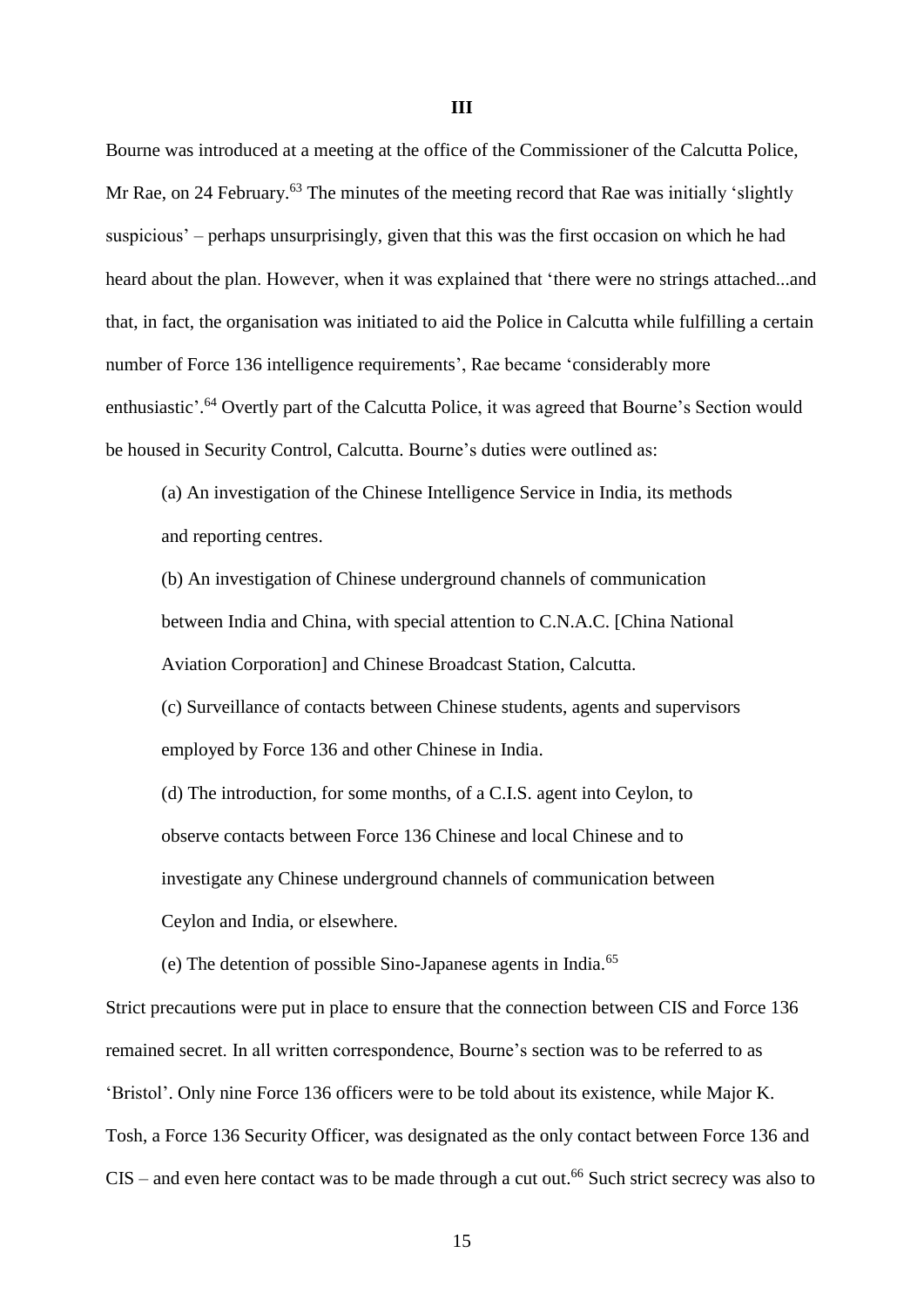be observed beyond the confines of Force 136. Sir Denys introduced Bourne to Brigadier Walter Cawthorn, DMI GHQ India, simply as 'a new officer transferred to him for special duties in Calcutta, without any reference to his present or future contacts with Force 136', while Col Fox Holmes, who as head of the Chinese Intelligence Wing had proved himself 'a trifle too curious about the writers of Chinese letters he was asked to censor', was also to remain unaware of the existence of the new Section. The meeting 'closed in a good atmosphere', Bourne having 'made an extremely good impression on all those present'.

The enthusiasm expressed in Calcutta was not echoed when the minutes were received in London, as the duties outlined went far beyond what SOE had been expecting. Boyle felt that the directive was 'far too all-embracing', noting that points (a), (b) and (e) encroached upon the 'proper functions of an Intelligence-Security Service'.<sup>67</sup> He believed that the actual 'requirements of Force 136' were adequately contained within points (c) and (d), and that those 'should have sufficed for the directive'.<sup>68</sup> Boyle expressed his concerns in a letter to Mackenzie, noting that the document strayed far 'outside any proper S.O.E. charter'. Pointing out that 'we are not a Security authority', Boyle was keen to avoid treading on departmental toes. <sup>69</sup> Bourne's new section also faced early difficulties in India, as it found itself almost immediately merged with the existing Chinese Intelligence Wing.

Little material detailing the subsequent activities of CIS has survived, save for a detailed report written by Bourne in August which provides some insight into how the work of the Section proceeded to develop, alongside his 'ideas as to the future' of the section.<sup>70</sup> Forwarding the report to Mackenzie, in a lengthy covering letter Guild outlined the difficulties Bourne had faced. While the proposed amalgamation with CIW had been avoided, the Commissioner of the Calcutta Police, Mr Rae, had proceeded to take 'little or no interest' in the Section, while Bourne also had to work with the 'notoriously difficult' Captain Tolson, DIB's representative in Calcutta. 'Fortunately', Guild reported, through the exercise of 'a great deal of tact', Bourne had 'been able to establish cordial relations' with him.<sup>71</sup> Guild also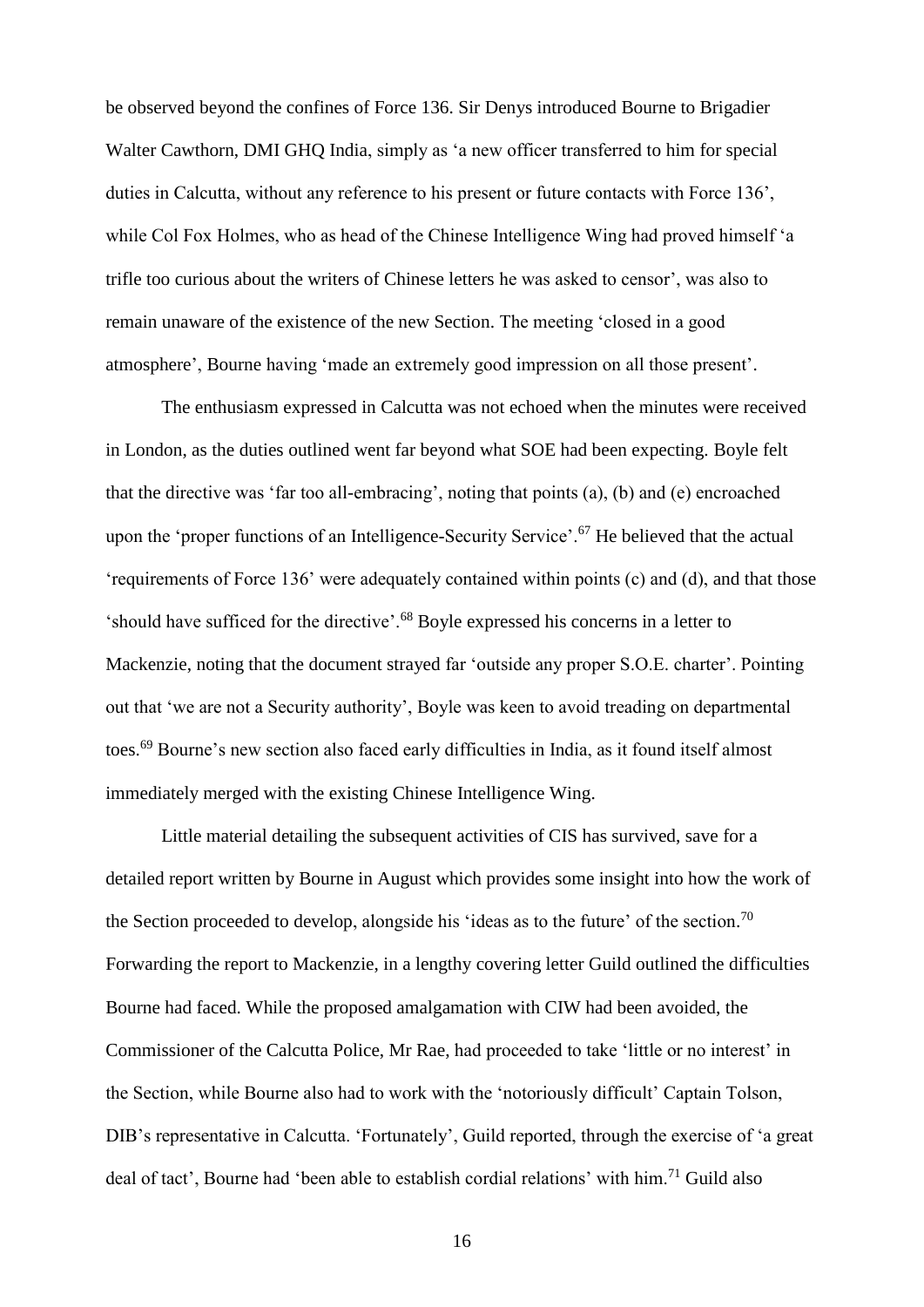pointed to the replacement of Sir Denys with the 'fearsome' Norman Smith, who 'certainly' took less interest in the work of the Section than his predecessor.<sup>72</sup>

By August, Bourne was running five agents, under the code-names 'Mayfield', 'Robin', 'Heathfield', 'Rotherfield' and 'Tony' (who had two sub-agents, both of whom were known as 'Chalmers'), and hoped that a further agent, 'Benenden', would soon arrive from Chungking.<sup>73</sup> Different agents were used for different aspects of the Section's work ('TONY for instance is for rough work when a disregard of the letter of the law may be desirable, while MAYFIELD obtains information in more respectable circles. ROBIN and HEATHFIELD are good in local criminal activity'), and Bourne hoped to 'obtain a few more agents as opportunity offers possibly through the recommendation of satisfactory men already employed'.<sup>74</sup> He went on to detail the two key activities of his Section. The first dealt with SOE's concern, through the identification of 'any members of Force 136 Chinese Staff who associated with undesirables or who arouse suspicions'. Bourne explained that a Card Index of all Chinese staff had been created, allowing for quick identification of those who were a cause of concern. One such agent, Liu Po Nan, had been cleared, while another investigation was ongoing. Yet despite being the reason why the section had been created, Bourne pointed out that his ability to carry out such investigations was limited:

It is impossible without exposing the connection of this office with Force 136 to turn my agents on to numerous Chinese in 136 but a few selected cases can be managed, and for the rest a continuous check of agents reports with our Card Index is the best we can do.

In contrast, while there were limitations on what could be achieved in relation to the Force 136 security problem, it became clear that the concerns communicated from London had fallen upon deaf ears, as Bourne noted that his section was also 'extensively engaged' in a wider investigation of 'the crime and political set up in [the] Calcutta Chinese Community'. His investigative work involved twelve separate 'lines of enquiry', which included the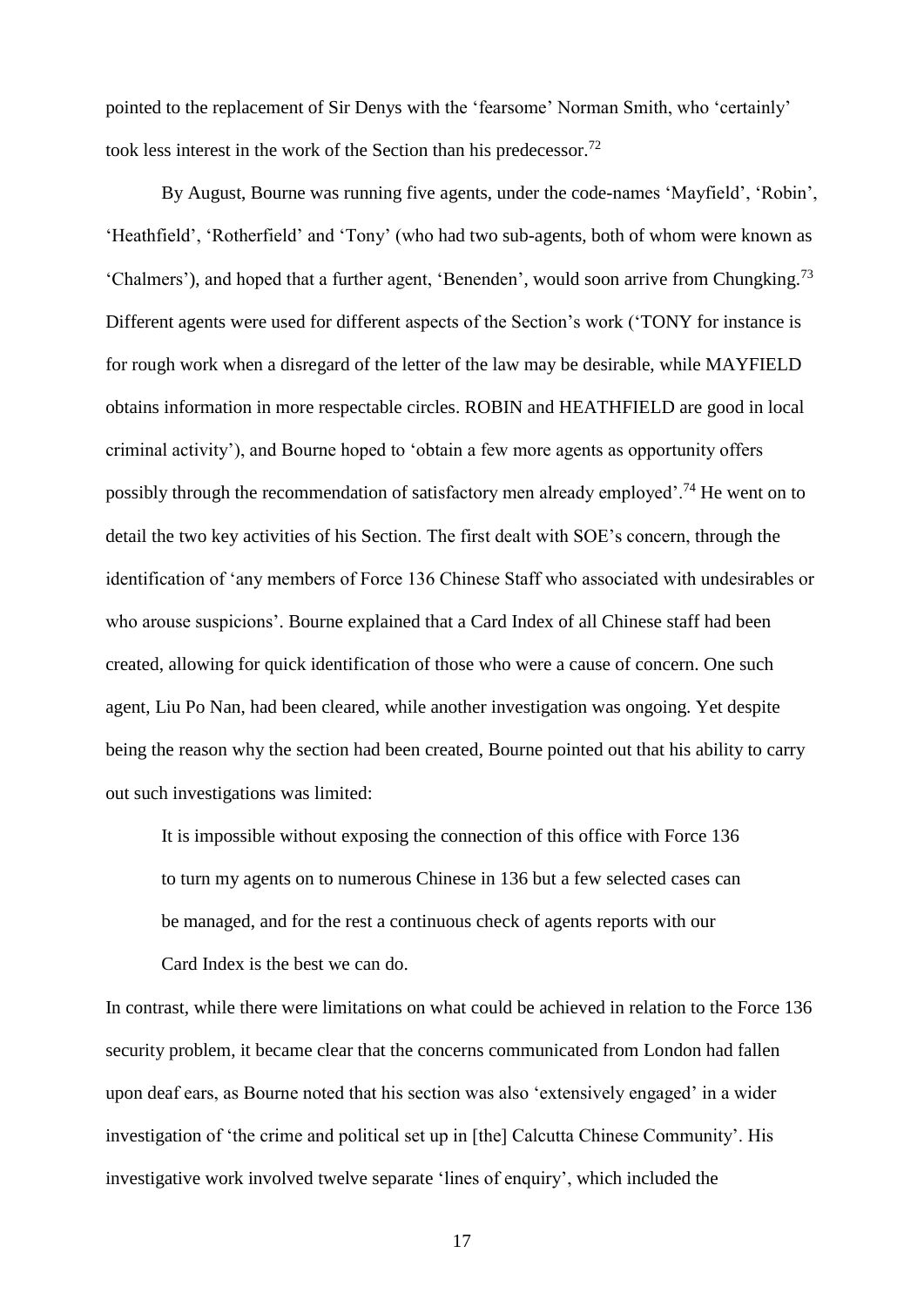investigation of suspected Chinese spies (particularly those in contact with British Forces); opium gangs; gambling gangs; criminal gangs; smuggling gangs and Chinese secret societies, while also keeping abreast of 'Chinese Policies in Burma, Siam, Malay and India'. The development of the Section's work along these lines was likely influenced by Bourne's time with the Shanghai Municipal Police, a fusion of both his experience of criminal Chinese activity and exposure to the prevailing attitudes towards the Chinese population. In terms of criminal activity, Bourne could certainly speak with some authority. He pointed to the situation that had developed in the French Concession during the late 1920s, when the 'chief gangsters...became so powerful through opium, drugs and gambling, and even kidnapping, that they could practically defy their own government'.<sup>75</sup> He also drew attention to the connections between organised crime and politics, highlighting the case of Tu Yueh-sheng, head of the 'Green Gang' who had assisted Chiang in his purge of Chinese communists from the KMT in 1927: 'he did not do this for nothing and he remained the greatest underworld power right up to 1937'.<sup>76</sup> At the same time, Bourne also brought with him something of the prevailing attitude towards the Chinese character widely held in interwar Shanghai, which considered all Chinese to be 'unreliable, corrupt, inefficient, inaccurate and so on'.<sup>77</sup> Indeed, Robert Bickers has drawn attention to the fact that the very terms of service of the Shanghai Municipal Police themselves stated that 'the criminal classes were chiefly Chinese', and that the Chinese, be they members of the police or the general population, 'needed watching',<sup>78</sup> a view Bourne now applied to the situation in India, arguing that its Chinese population 'needed watching continuously'.<sup>79</sup> His justification for such surveillance drew heavily upon a stereotype of the Chinese character; while having 'many good qualities' and being and an 'agreeable cheerful people', Bourne nevertheless characterised the Chinese as 'sly and clever...to turn a Chinese back if he sights safe profits, whether honest or dishonest, is a major operation'.<sup>80</sup> These qualities formed the basis of Bourne's concerns for the future.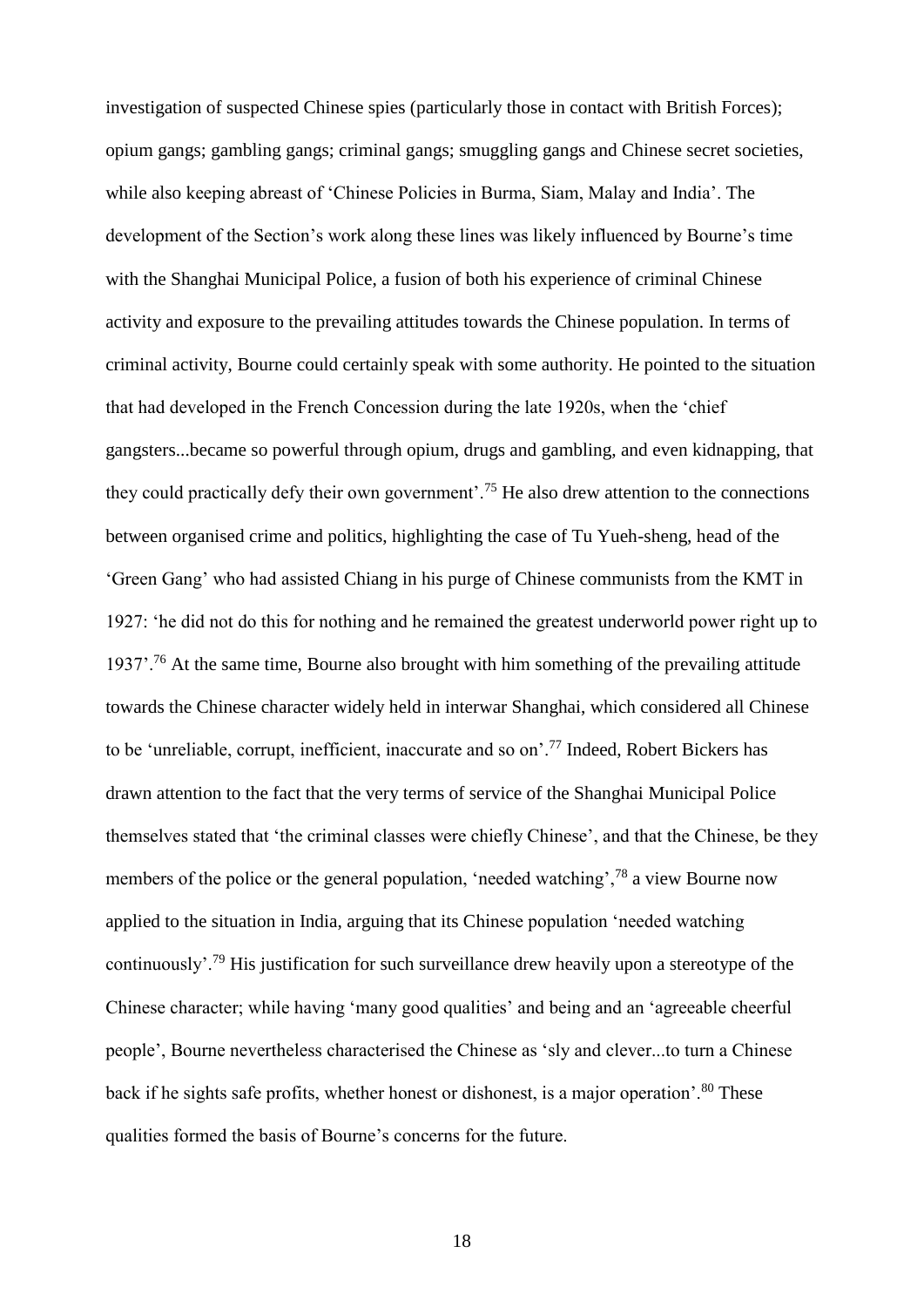Amid the 'hastily arranged bonfires' that accompanied the transition to independence, as 'Nationalist parties that had previously been the principal targets of colonial security organizations were suddenly transformed into their prospective political masters', the issue of covert Chinese activity in India provided a point of continuity, an issue that in many respects transcended the question of who was in charge.<sup>81</sup> Bourne believed that Chinese activities in India 'should be kept under supervision so long as British interests are in any way concerned', which meant looking beyond the cessation of hostilities. He argued that 'organised counter intelligence' should continue post-war as he was in 'no doubt' that the Chinese Nationalists were 'taking a great interest in their "Overseas Chinese"', and that 'So long as British interests are concerned it will be of first importance to be a jump ahead of K.M.T. plans to exploit British Political difficulties to their own advantage'. Bourne saw a threat that would only be heightened by the end of British rule, arguing that 'there is little doubt both the K.M.T. and individual Chinese have an eye on India, Burma, Ceylon and the Strait Settlements in the hope that with lessening British control they may step in'.<sup>82</sup>

A similar point was made in London by a staff officer on SOE's Far East desk, codename AD6, in September 1945, by which point the question of the post-war future of CIS was being given urgent attention. Following the Japanese surrender, it constituted an unnecessary expense that SOE's Director of Finance, John Venner, was keen to put an end to as quickly as possible.<sup>83</sup> In a lengthy paper, the officer outlined a number of points which he considered 'sufficiently convincing to justify the retention of Bristol (or a similar organisation), whether it be retained solely for U.K. and/or Commonwealth interests or for the more narrow interests of India alone'.<sup>84</sup> While the prospect of an independent India had obvious implications for the existing British intelligence machinery, the officer argued that such covert Chinese activity would continue, irrespective of who held power:

**IV**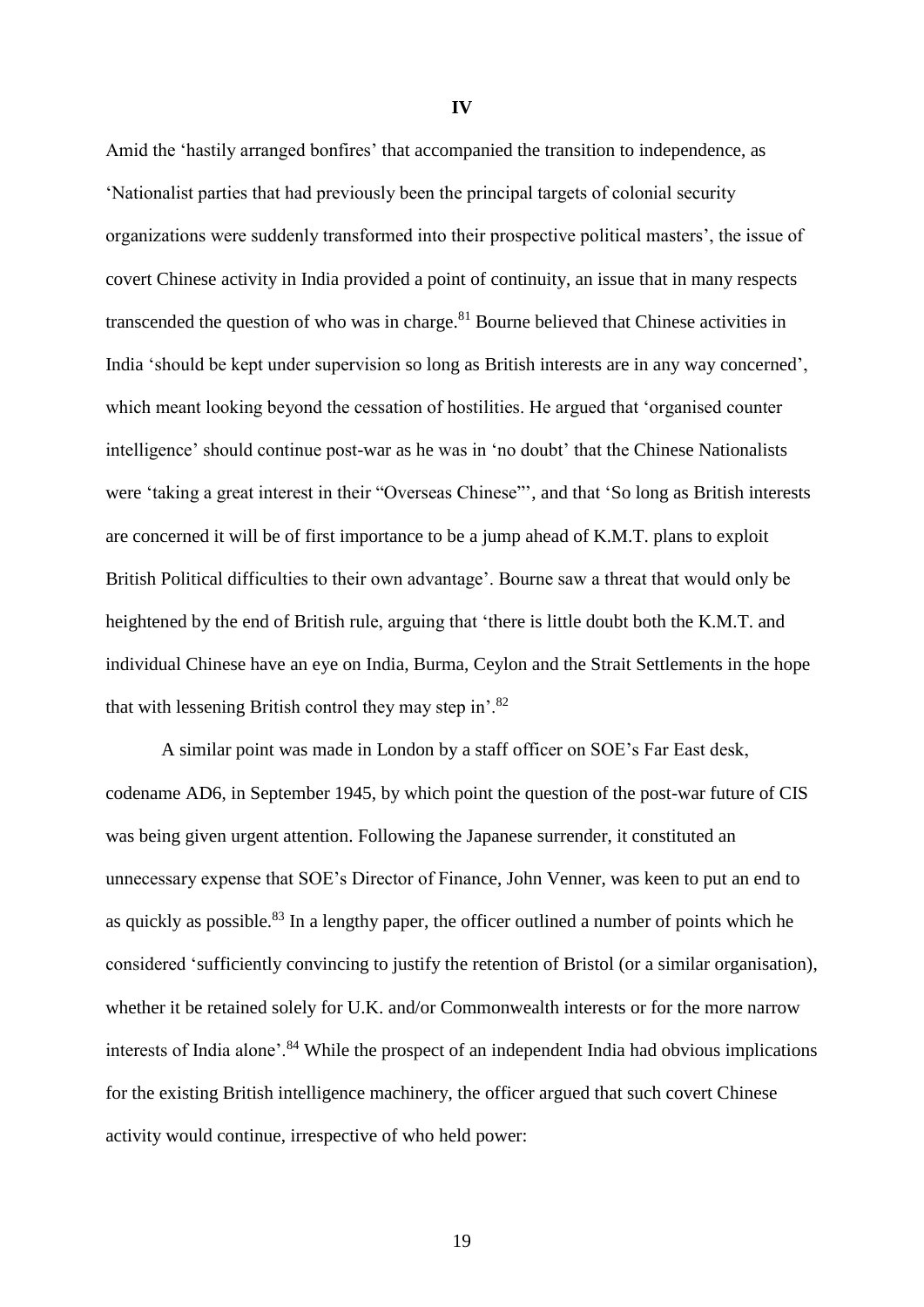The necessity to watch Chinese activities in all countries in the Far East is not only in the interests of the British Commonwealth, but is a direct interest to India. It is a necessity that surely will assume greater importance if India should become an independent, self-governing unit in the Commonwealth. Therefore apart from the more general aspect of the importance of watching Chinese activities, it would be a great mistake for India to omit their share of the observation.<sup>85</sup>

Echoing the arguments previously put forward by Bourne, the officer noted that both Nationalist and Communist Chinese alike would 'doubtless maintain close contact with all Chinese communities in the Far East outside China', and use these 'in the interests (a) of party politics in China, (b) of Chinese aspirations and (c) of Chinese diplomatic relations with other powers'. In this context, he argued that Bourne's surveillance work could continue to serve a useful purpose:

There surely is no doubt but that intelligence derived from observation upon Chinese communities outside China will not only throw light upon more localised activities and aspirations, but may reflect indications of likely major direction of Chinese policy and her diplomatic relations with others to achieve this policy.

The officer also reminded his readers of Chiang's 1942 visit to India, after which the importance attached by the Nationalists to its relationships with Indian politicians, 'particularly with those of the Congress Party', had become increasingly apparent. Such links, he argued, would continue to represent a 'potential weapon' against Britain and the Commonwealth: 'The Chinese have associated themselves with India in condemning "imperialism" and they would have no scruples should they wish to make difficulties for the Commonwealth by endeavouring to use India to embarrass and inconvenience the British or the Empire as a whole if they thought it suited their purposes'.<sup>86</sup> Boyle agreed that it was 'in the interests of...all clandestine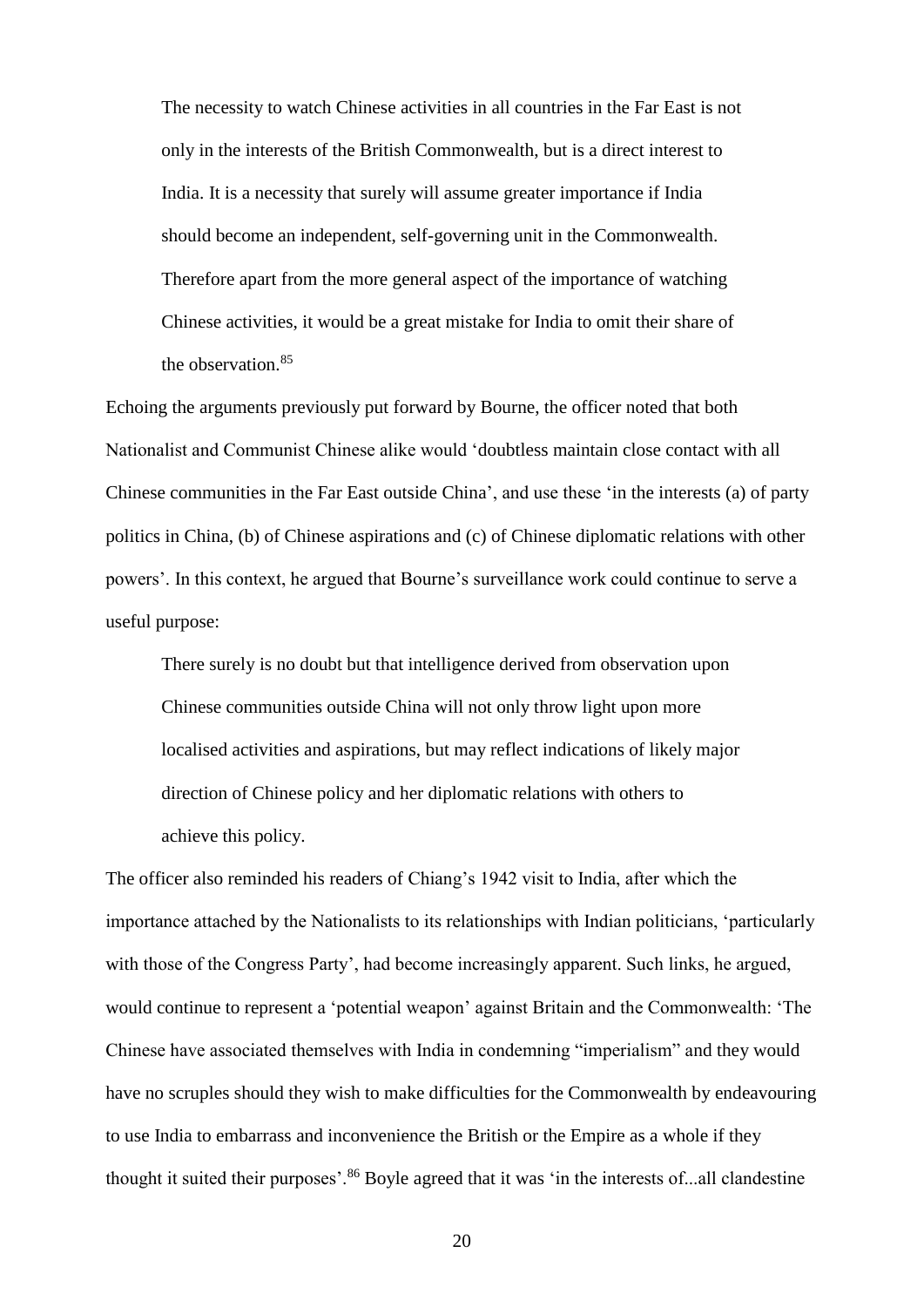departments and of the Government of India and of H.M.G. to keep alive and to improve an organisation of the Bristol type'.<sup>87</sup> However, it proved impossible to persuade any of the relevant organisations to take it on; neither the Security Service nor SIS were interested, while the new Director of the Intelligence Bureau, Norman Smith, proceeded to haggle over financial responsibility.

On 28 December, with SOE itself a matter of days away from dissolution, Gubbins cabled Brigadier John Anstey, the deputy head of Force 136 who was wrapping up its affairs in India, with the instruction that the liquidation of CIS was to be completed by 31 December. Any agents required by the Intelligence Bureau were to be taken on by them by that date, while Bourne was instructed to return to the UK, where SOE would 'try and find him another job to suit his circumstances'.<sup>88</sup> Anstey responded with a telegram to Boyle the following day, outlining a shift in Smith's position concerning the Bureau taking financial responsibility for the Section.<sup>89</sup> However, such horse-trading was now academic; a scribbled note across the top of an otherwise heavily redacted letter, dated 2 January 1946, recorded that '[Venner] has rung up to say that SOE in liquidation cannot and will not pay for this – it is up to  $DOB[sic]/SIS^2$ .<sup>90</sup> It is unclear whether the Intelligence Bureau proceeded to take on any of Bourne's agents, while Bourne himself returned to the UK on 22 January.<sup>91</sup>

The demise of CIS did not mark the end of Bourne's involvement with Indian security affairs. Through the recent release of the post-war diaries of Guy Liddell, wartime Director of MI5's B Division, it is clear that Bourne continued to press his views on the threat posed by covert Chinese activity as an officer of the Security Service. On 24 January Bourne met with Liddell, who recorded the meeting in his diary. Much of their discussion focussed on the work of the Bureau, and concerns over Chinese activity. Bourne explained that the organisation was 'so much concerned with the Congress Party and internal politics that they gave little thought to the activities of the Chinese', such as gambling houses, on which the Bureau 'took the view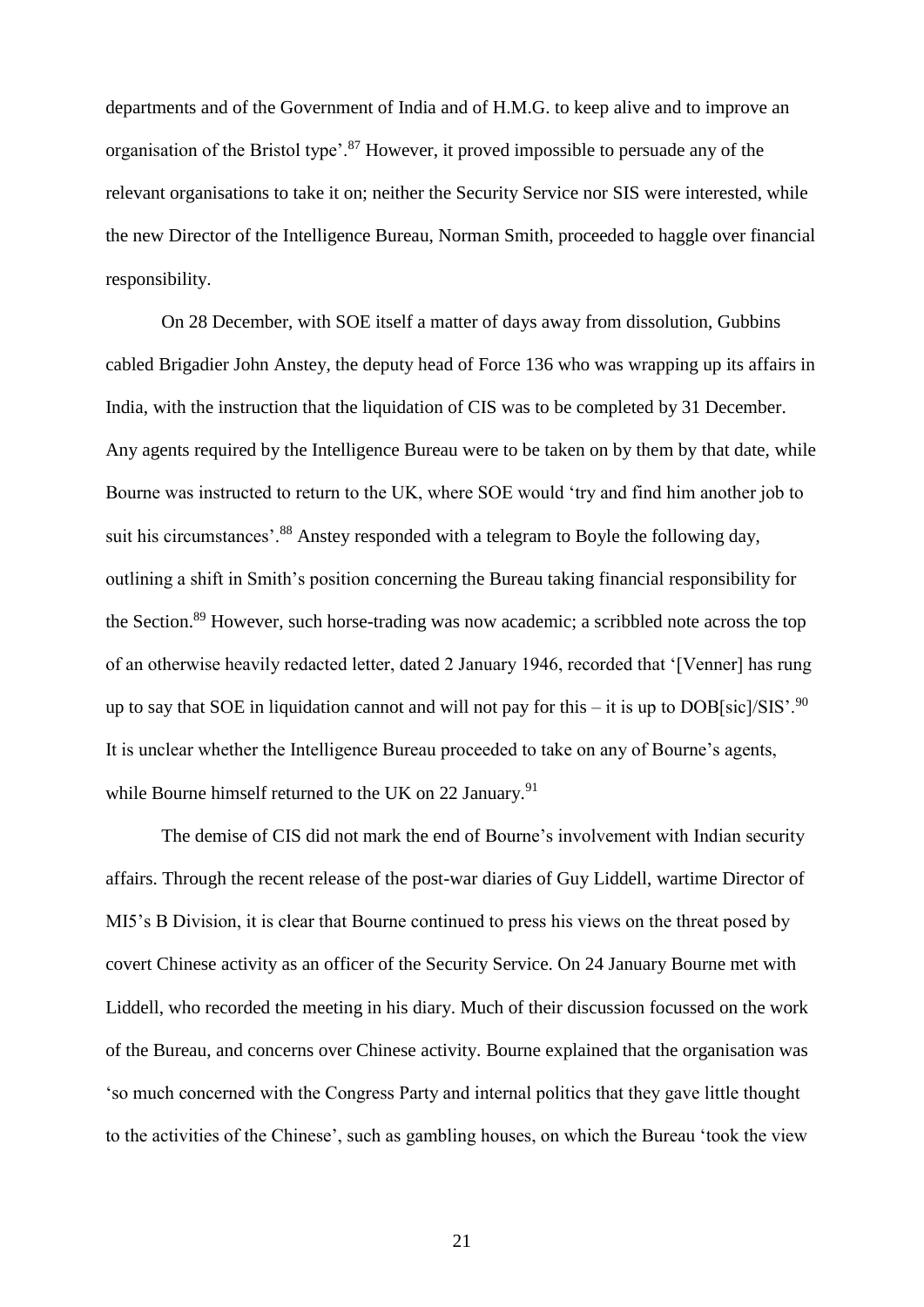that all Chinese gambled and that there was nothing to be done'. Warming to his wellrehearsed theme, Bourne pointed out that 'this was exactly how bandit armies started':

They began by having guards to look after gambling houses and then some potential warlord got control of all these guards and started to run various rackets. Ultimately he became extremely rich and a great power in the land. Bourne had seen this happen in Shanghai over and over again. In his view the only thing to do was to nip it in the bud.<sup>92</sup>

Surveillance of India's Chinese population could also, Bourne believed, help secure the postindependence future of the Bureau. However, he had found little support for his arguments:

The fact is that Civil Servants in India are so disheartened by the general trend of things that they are not bothering very much, although if DIB are to survive they could sell themselves much better to any Indian Govt. if they had a knowledge of attempts at penetration by the Chinese than if their knowledge was merely confined to Indian organisations.<sup>93</sup>

Liddell was clearly impressed by Bourne, recording that he 'might be extremely valuable to us as a Chinese adviser at SIFE', the recently established multi-agency organisation which served as a central point for both collating and distributing intelligence related to British interests in the Far East.<sup>94</sup> At an MI5 staff meeting held on 7 February it was agreed that Bourne 'should be taken on as head of SIFE or DSO Singapore for two years'. From available archival material, the nature of his eventual appointment remains unclear.<sup>95</sup>

With independence fast approaching and following considerable discussion over the future of intelligence from India, an agreement was reached whereby MI5 could appoint a liaison officer with the Intelligence Bureau.<sup>96</sup> On 4 June, Liddell attended a meeting of the Joint Intelligence Sub Committee, at which he reported on his recent tour of both the Far East and Middle East. He informed the JIC that, after discussing the matter with Smith, he had visited Sardr Patel, who was soon to take responsibility for the Intelligence Bureau, 'and put to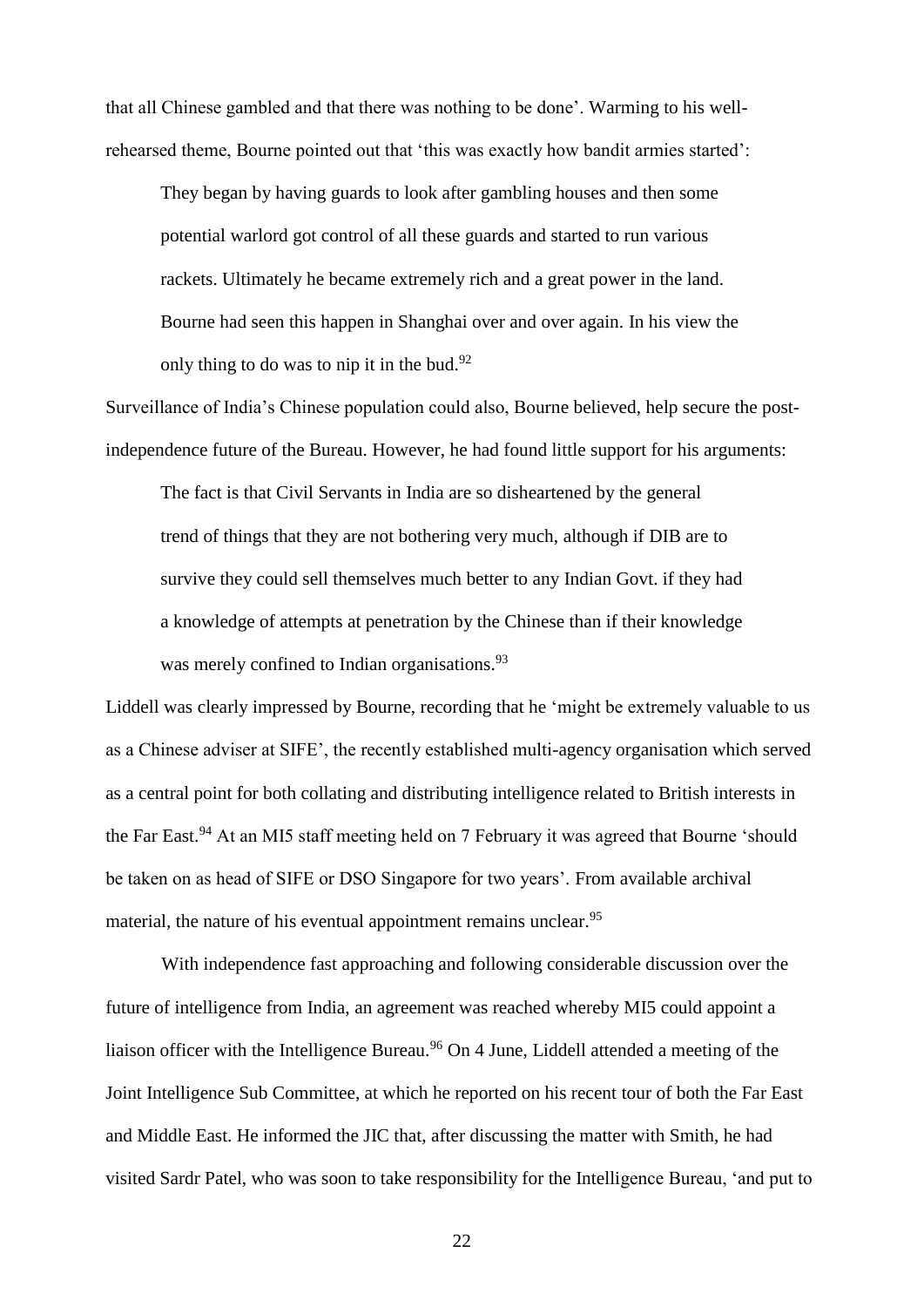him the suggestion that the Security Service should appoint a liaison officer with D.I.B.' While Patel had agreed to this, Smith had unexpectedly thrown a spanner in the works by suggesting to him 'that the British liaison officer should be someone who had had no previous connection with the Indian Police or the India Civil Service, so as to avoid any grounds for suspicion. It was hoped nevertheless to fill the appointment with a man who had had some experience in India'.<sup>97</sup> It was not too great a stretch to fit Bourne to this criteria. On 30 June 1947, Liddell recorded that agreement had been reached within MI5 that Bourne was 'the most suitable person' to become the Security Liaison Officer (SLO), and it was suggested that he 'should come home for briefing at once and take up his position in Delhi on August 1st', on which date it was also proposed that MI5 would absorb IPI.<sup>98</sup> Both suggestions received the approval of the newly appointed Director General, Sir Percy Sillitoe.<sup>99</sup> In mid July, Liddell lunched with Bourne and Vickery, and subsequently saw the DG with Bourne. Liddell recorded that Bourne's terms of reference were 'being worked out by I.P.I.', <sup>100</sup> and Bourne departed for Delhi on 29 July.<sup>101</sup> It soon became apparent that the job would not be without its teething problems. In October, Liddell recorded a discussion based on a note received from Bourne 'in which he points out the difficulties of getting any information on internal affairs in India without arousing suspicion. Officials in D.I.B. were obviously self-conscious about the whole thing. He thought it unwise to press them, particularly since the attitude of 'I told you so' has caused a certain amount of resentment against British officials'.<sup>102</sup> Bourne did not remain as liaison officer for very long; on 5 December, Liddell recorded that Bill U'ren was to succeed him as  $SLO.103$ 

By the time of Bourne's departure as the first SLO in newly independent India, he would in all likelihood have been satisfied that the recently formed Security Intelligence Far East (SIFE) had turned its attention towards 'Chinese activities' as one of its three main subjects of study, alongside 'Communism' and 'Russian Activities'.<sup>104</sup> However, as Bourne's reports from New Delhi have not survived, while surviving SIFE material is only now starting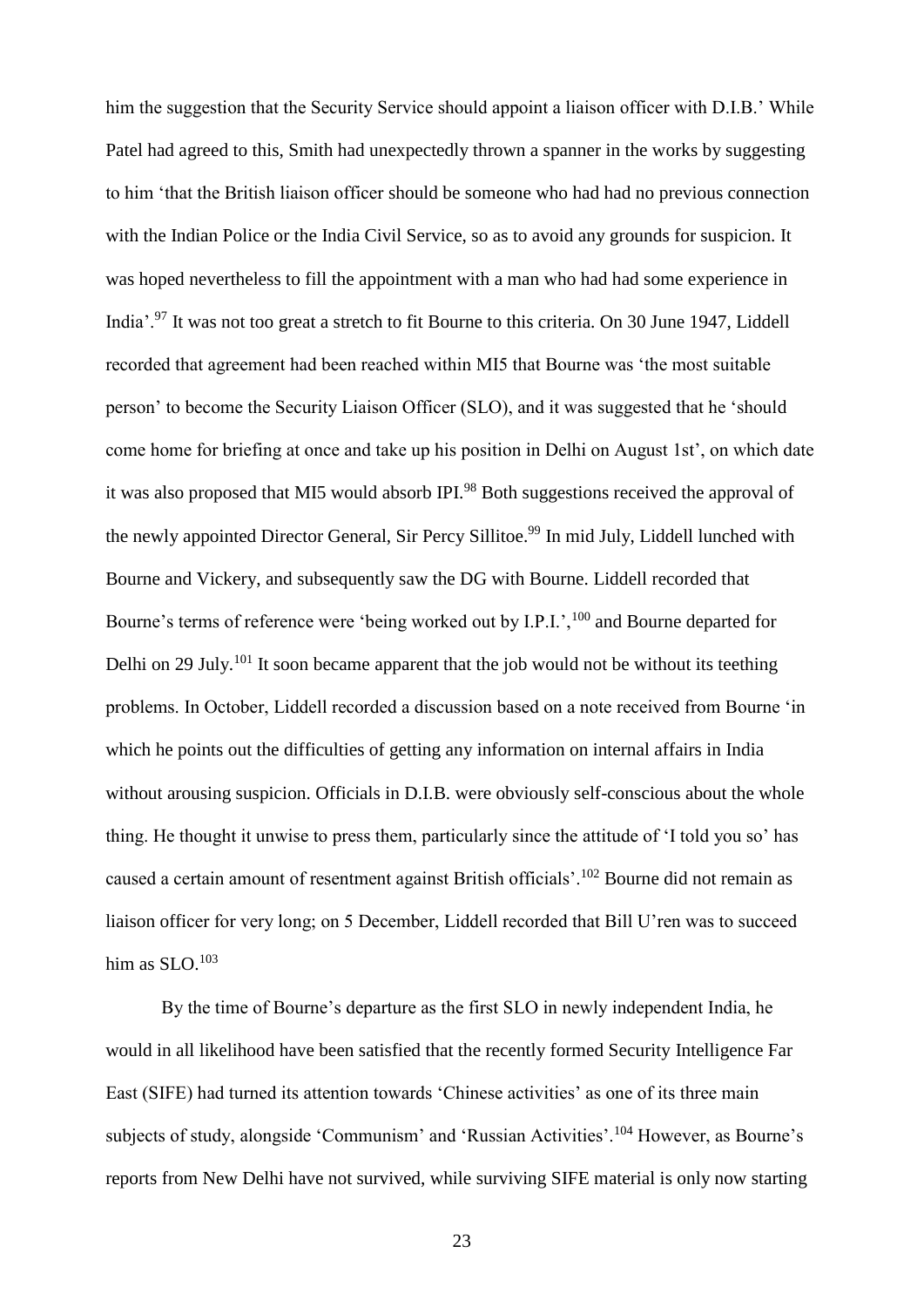to appear in the public domain, it is currently impossible to expand further.<sup>105</sup> While further research in the archives of the Intelligence Bureau itself would be necessary in order to chart post-Independence developments, it appears that the rise of Mao and China's turn to Communism went some way towards taking the edge off the security threat posed by India's Chinese population. While it was considered 'likely' that India's Nationalist Chinese would 'transfer their allegiance to any Government in China (whether Communist or a Communistdominated Coalition) which may emerge', the Joint Intelligence Committee (Far East) concluded that, provided that the Communist Party of India continued to be classed as an illegal organisation, developments in China were unlikely to have a significant impact in India.<sup>106</sup> This sentiment was shared by Krishna Menon, who in a detailed letter to Sir Archibald Nye noted that, with China engaged in a period of 'political consolidation and economic rehabilitation', India 'need not therefore fear any serious danger from China directly in the near future'.<sup>107</sup>

A study of SOE's efforts to address suspicions concerning its Chinese recruits ultimately casts an interesting sidelight on security intelligence in India in the twilight years of the British empire. The need for CIS, in the absence of a Chinese Section of the Intelligence Bureau, illustrates how poorly prepared the Indian security authorities were to deal with threats that did not conveniently fit within the parameters drawn by colonial rule; the Chinese were not, yet, of concern on account of Communism, while Chiang Kai Shek's support for Congress and an independent India appears to have seen him regarded as an irritant to be scolded about his behaviour, rather than a serious threat to the established order. It can be suggested that this lack of an immediate, explicit imperial dimension to the threat likely goes some way towards explaining the short life of CIS, and the reluctance of any of the permanent organs of the security-intelligence apparatus to adopt it upon the dissolution of SOE in early 1946. The subject also brings up a further, tangential point of interest, in terms of the organisational make-up of CIS and its remit, as the body essentially combined security intelligence with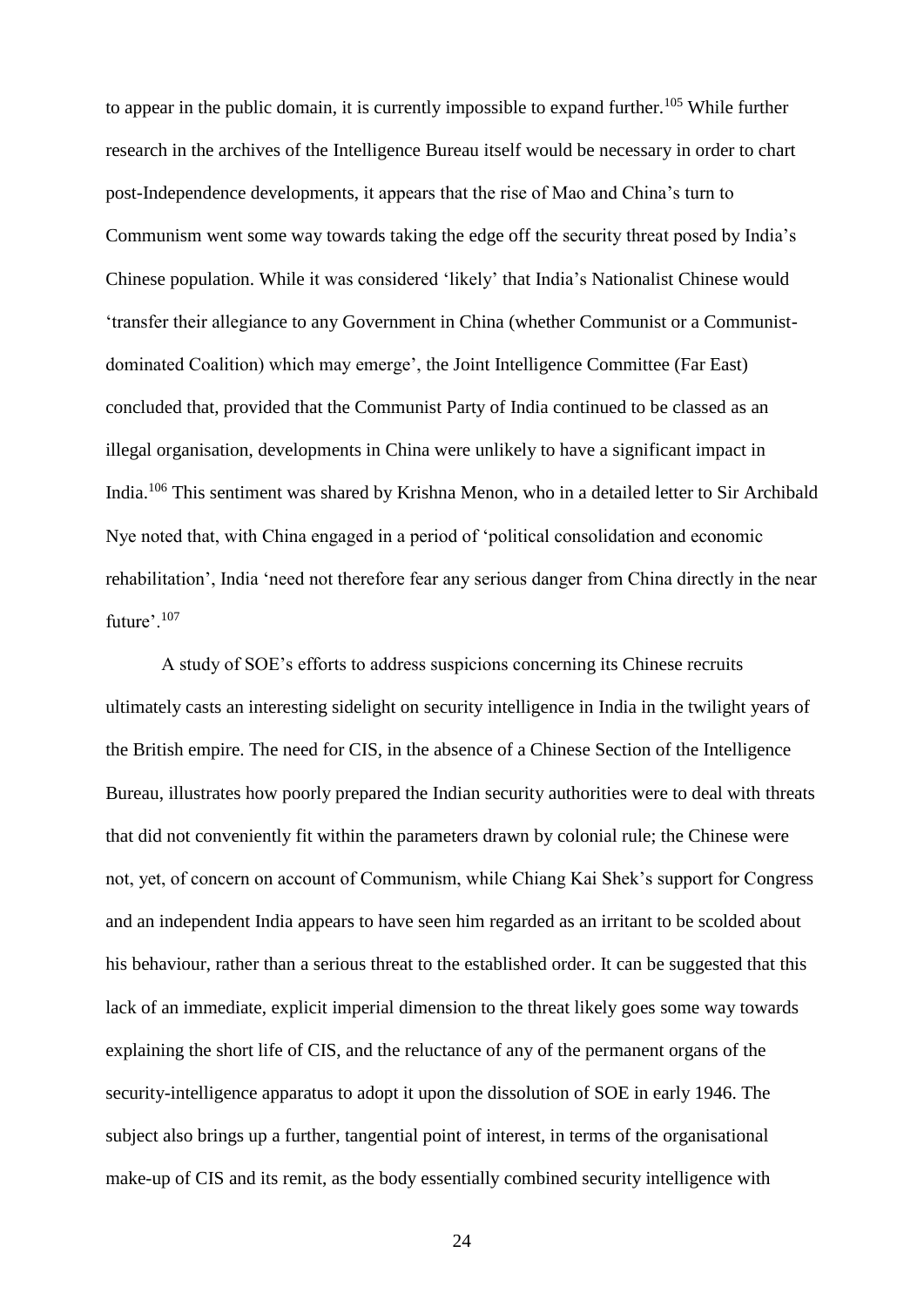criminal investigation. Walton and Andrew note that 'colonial policing, which involved law and order, was not the same as imperial security intelligence, which involved national security, and operated in a realm outside the confines of law enforcement'.<sup>108</sup> While that may more usually be the case, the Chinese Intelligence Section illustrates a body whose activities very clearly blurred the boundaries between these two worlds.

#### **Acknowledgements**

The author would like to thank Dr Jim Beach, Dr Dan Lomas and Professor Philip Murphy for their helpful comments on an earlier draft. Errors remain the responsibility of the author.

#### **References**

Aldrich, Richard J. 'Britain's Secret Intelligence Service in Asia During the Second World War', *Modern Asian Studies* 32 (1) (1998), pp.179-217.

Aldrich, Richard J. 'American Intelligence and the British Raj: The OSS, the SSU and India, 1942-1947', in Alexander, Martin S., ed. *Knowing Your Friends: Intelligence Inside Alliances and Coalitions From 1914 to the Cold War.* London: Cass, 1998.

Aldrich, Richard J. *Intelligence and the War Against Japan: Britain, America and the Politics of Secret Service.* Cambridge: CUP, 2000.

Andrew, Christopher and Mitrokhin, Vasili. *The Mitrokhin Archive II: The KGB and the World*. London: Penguin, 2006.

Andrew, Christopher. *The Defence of the Realm: The Authorized History of MI5*. London: Allen Lane, 2009.

Bayly, Christopher and Harper, Tim. *Forgotten Armies: The Fall of British Asia 1941-1945.* London: Allen Lane, 2004.

Bickers, Robert. *Britain in China.* Manchester: MUP, 1999.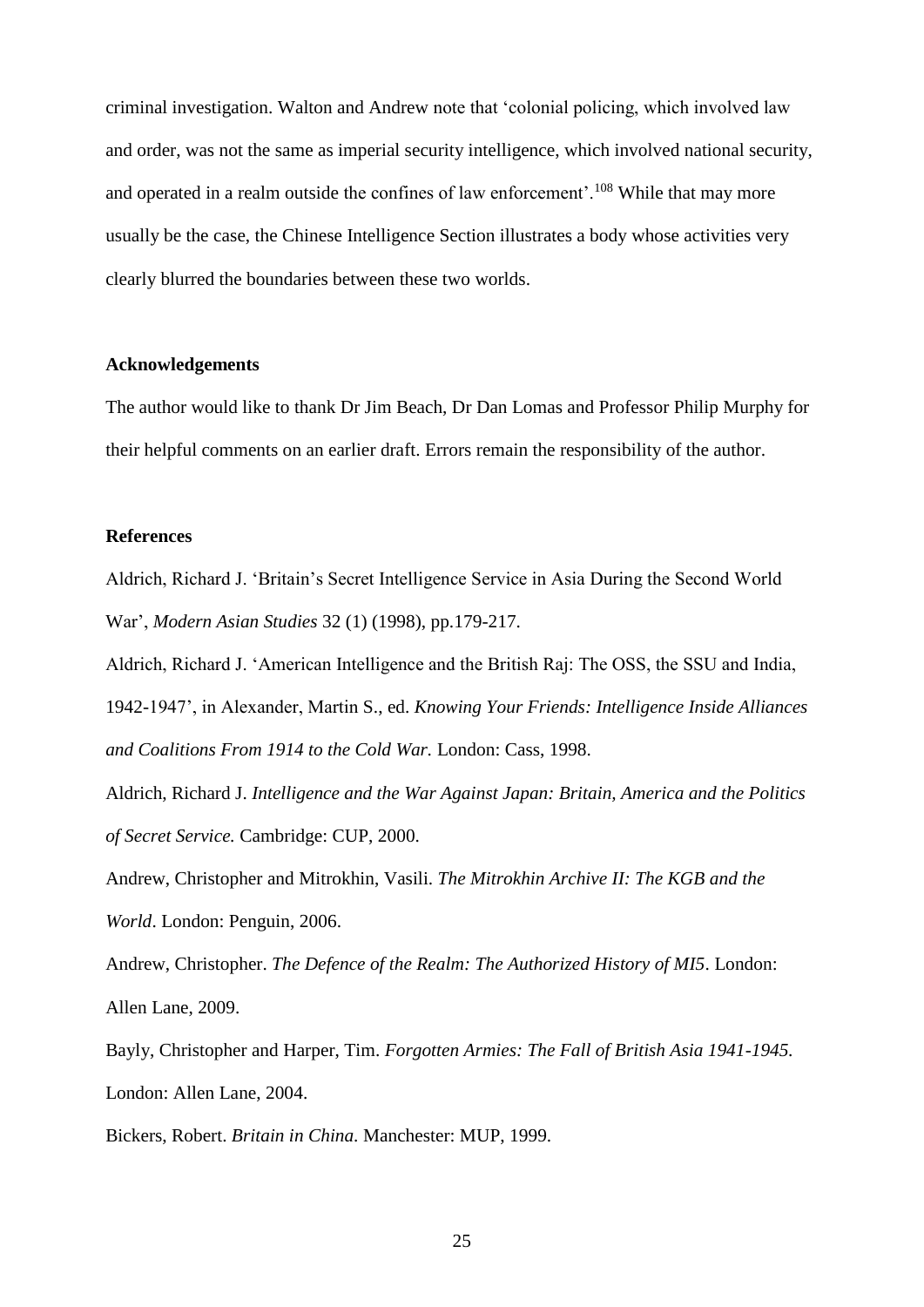Bickers, Robert. 'Who were the Shanghai Municipal Police, and why were they there? The British recruits of 1919', in Bickers, Robert and Henriot, Christian, eds. *New frontiers:* 

*Imperialism's new communities in East Asia, 1842-1953*. Manchester: MUP, 2000.

Bickers, Robert. *Empire Made Me: An Englishman Adrift in Shanghai.* London: Penguin, 2004.

Chambers, Ian, 'The Past and Present State of Chinese Intelligence Historiography', *Studies in Intelligence* 56 (3) (September 2012).

Cruickshank, Charles. *SOE in the Far East*. Oxford: OUP, 1983.

Fenby, Johnathan. *Generalissimo: Chiang Kai-shek and the China He Lost*. London: Free Press, 2005.

Foot, MRD. *SOE*: *An Outline History of the Special Operations Executive 1940 – 1946.* London: Pimlico edition, 1999.

French, Patrick. *Liberty or Death: India's Journey to Independence and Division.* London: Harper Collins, 1997.

Jeffery, Keith. *MI6*. London: Bloomsbury, 2010.

McGarr, Paul M. '"A Serious Menace to Security": British Intelligence, V.K. Krishna Menon and the Indian High Commission in London, 1947-52', Journal of Imperial and

Commonwealth History 38(3), pp

Murphy, Christopher J. *Security and Special Operations.* Basingstoke: Palgrave Macmillan, 2006.

O'Malley, Kate. *Ireland, India and empire: Indo-Irish radical connections, 1919-64*. Manchester: MUP, 2008.

Oxfeld, Helen, 'India' in Pan, Lynn, ed. *The Encyclopedia of the Chinese Overseas*. Surrey: Curzon, 1999.

Popplewell, Richard J. *Intelligence and Imperial Defence: British Intelligence and the Defence of the Indian Empire, 1904-1924*. London: Frank Cass, 1995.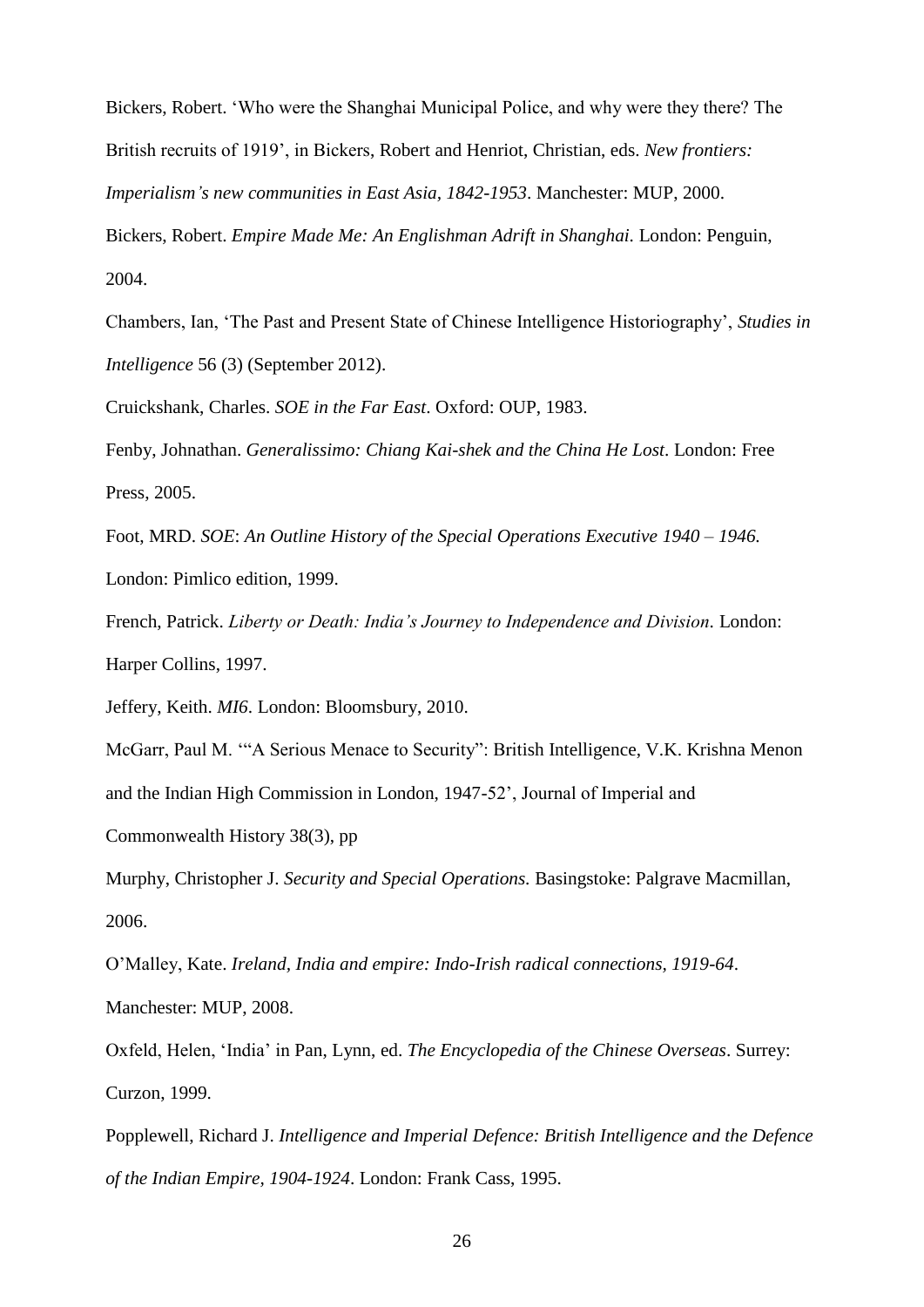Shai, Aron. 'Britain, China and the End of Empire', *Journal of Contemporary History* 15, no. 2

(1980); 287-297.

 $\overline{a}$ 

Shennan, Margaret. *Our Man in Malaya*. Stroud: Sutton Publishing, 2007.

Wakeman Jr., Frederic. *Spymaster: Dai Li and the Chinese Secret Service*. California:

University of California Press, 2003.

Walton, Calder. *Empire of Secrets: British Intelligence, The Cold War and the Twilight of* 

*Empire*. London: HarperPress, 2013.

Wasserstein, Bernard. *Secret War in Shanghai*. London: Profile, 1998.

Yu, Maochun. *OSS in China*. Yale: Yale University Press, 1996.

<sup>7</sup> French, *Liberty or Death*, 9.

 $10$  Oxfeld, 'India', 344.

<sup>1</sup> Richard J. Popplewell, *Intelligence and Imperial Defence: British Intelligence and the Defence of the Indian Empire 1904-1924*, London: Frank Cass 1995.

<sup>2</sup> Patrick French, *Liberty or Death: India's Journey to Independence and Division* (London: HarperCollins, 1997), xxii; British Library Paper Catalogue, entry for 'L/PJ/12: Public and Judicial department (Separate) Files, 1913-1947'.

<sup>3</sup> Kate O'Malley, *Ireland, India and empire: Indo-Irish radical connections, 1919-64* (Manchester: MUP, 2008).

<sup>4</sup> Christopher Andrew, *The Defence of the Realm: The Authorised History of MI5* (London: Penguin, 2009) and Calder Walton, *Empire of Secrets: British Intelligence, the Cold War and the Twilight of Empire* (London: HarperPress, 2013).

<sup>5</sup> Calder Walton and Christopher Andrew, 'Still the "Missing Dimension": British Intelligence and the Historiography of British decolonisation' in Patrick Major and Christopher R. Moran (eds.), *Spooked: Britain, Empire and Intelligence since 1945* (Newcastle: Cambridge Scholars Publishing, 2009), 81.

<sup>6</sup> Paul M. McGarr, '"A Serious Menace to Security": British Intelligence, V.K. Krishna Menon and the Indian High Commission in London, 1947-52', *Journal of Imperial and Commonwealth History* 38(3) (September 2010), 441-69.

<sup>8</sup> Walton, *Empire of Secrets*, 24, 17, 131.

<sup>&</sup>lt;sup>9</sup> Richard J. Aldrich, 'Britain's Secret Intelligence Service in Asia During the Second World War', *Modern Asian Studies* 32 (1) (1998), 184.

<sup>11</sup> Bayly and Harper, *Forgotten Armies*, 196.

 $12$  CIW took responsibility for 'the Chinese aspect of Indian internal security'. (Aldrich, *Intelligence and the War Against Japan*, p.152.) Based in Calcutta, CIW was headed by a former medical missionary, Lt Colonel George Fox-Holmes. Fox-Holmes issued regular intelligence summaries, primarily derived from intercepted postal communication, divided into 'Information', 'Security' and 'Commercial' concerns. Little further is known about the organisation on account of a dearth of archival material, although examples of its Reports can be found in TNA, FO371/41680, WO208/2888, WO208/422 and WO 208/325.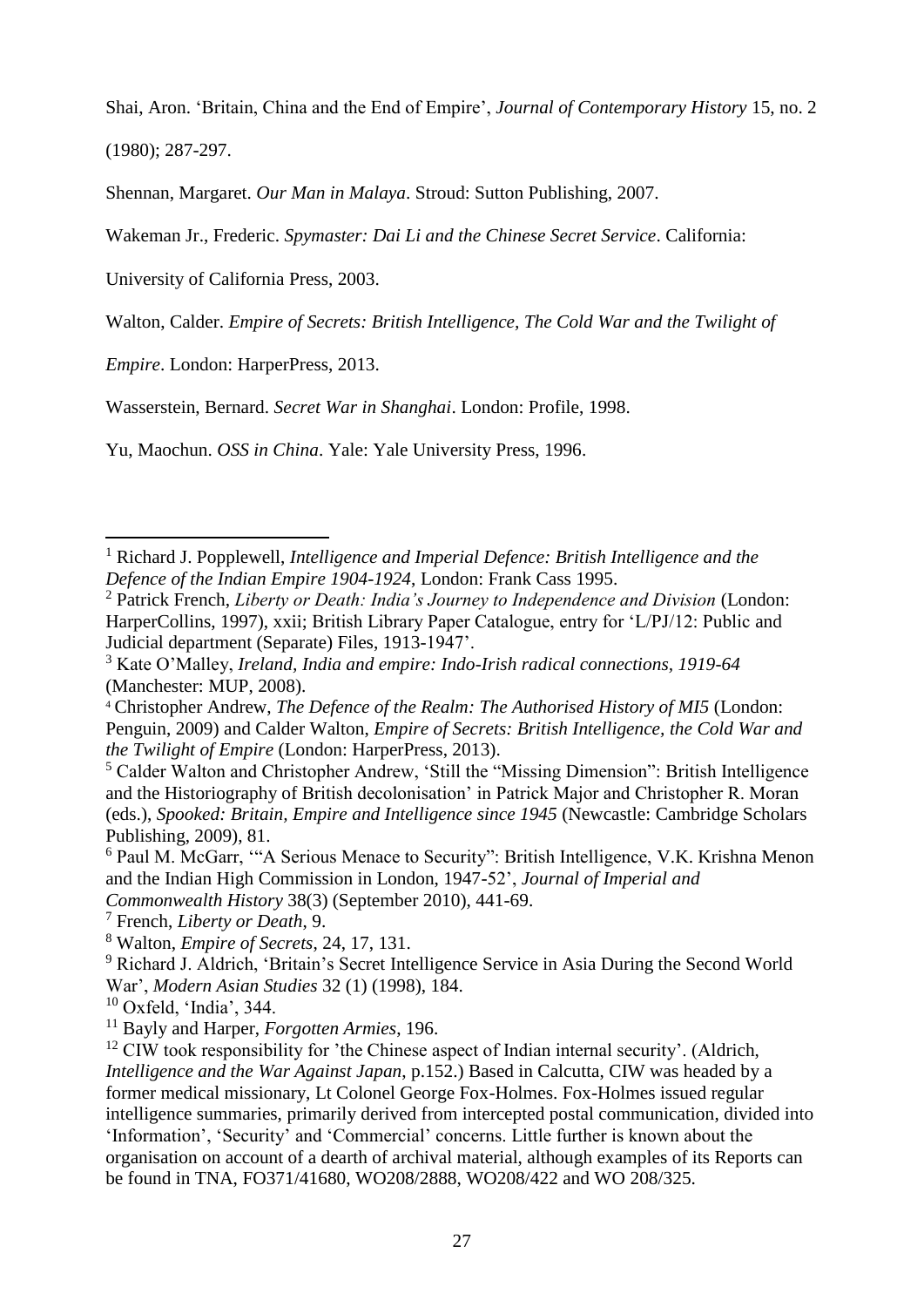<sup>13</sup> See for example 'Survey No.10 of 1939', British Library (hereafter BL), L/P&J/12/506; 'Survey No.13 of 1941 for the week ending 29th March, 1941', BL, L/P&J/12/508.

<sup>18</sup> India: Security Report No.1, 14 June 1944, TNA, HS8/872. Intelligence was communicated to China 'by various underground means'. Sir Denys highlighted the role played by Chinese consulates as 'the main collecting centres'. Shortly after Guild and Sir Denys had discussed the problem, the Bureau issued a report which highlighted a number of known instances of Chinese intelligence gathering in India. (See 'Survey of foreign intelligence activities directed against India security: Use of Chinese officials for the Collection of Intelligence', 24 July 1944, BL, L/P&S/12/2324.)

<sup>19</sup> French, *Liberty or Death*, 136; Fenby, *Generalissimo*, 372-3.

 $20$  'War Cabinet Report for the Month of August 1942 for the Dominions, India, Burma and the Colonies and Mandated Territories', TNA, CAB 68/9/43.

<sup>21</sup> 'War Cabinet Report for the Month of November 1942 for the Dominions, India, Burma and the Colonies and Mandated Territories', TNA, CAB 68/9/43.

<sup>22</sup> Viceroy to secretary of state, 2 Oct. 1942, cited in Bayly and Harper, *Forgotten Armies*, 197.

<sup>23</sup> 'Survey No. 29, Week ending 26.07.41.', BL, L/P&J/12/508.

<sup>24</sup> 'Survey No. 29, Week ending 26.07.41.', BL, L/P&J/12/508.

<sup>25</sup> 'Survey No.19 of 1942 for the week ending  $16.5.42$ ', 'Survey No.31 of 1942 for the week ending 22.8.42', BL, L/P&J/12/510.

<sup>26</sup> 'Survey No.31 of 1942 for the week ending  $22.8.42$ ', BL, L/P&J/12/510.

<sup>27</sup> For a general history of SOE, see Foot, *SOE*.

 $\overline{a}$ 

<sup>28</sup> While the official historian of SOE in the Far East dates this name at 16 March 1944, he notes that Mackenzie 'adopted the new designation only after his headquarters moved from Meerut in India to Kandy in Ceylon on 16 December'. (Cruickshank, *SOE in the Far East*, 83.) For purposes of clarity, the India Mission will be referred to as Force 136 throughout.

 $29$  In the absence of a dedicated Security Section, the Mission's Finance and Administration Section dealt with general security matters, while the operational Country Sections dealt with their own operational security needs as necessary. (History of the Security Section – Indian Mission, 1, The National Archives, Kew (hereafter TNA), HS7/116.)

<sup>30</sup> See Murphy, *Security and Special Operations*, 68-73; SOE War Diary: India and the Far East, April – July 1944, 651, TNA, HS7/261. An advertising executive and businessman during the inter-war years, Guild had spent the early years of the war employed by MI5. Upon joining SOE in January 1944, he spent some weeks at both SOE Headquarters and a number of the organisation's outstations, assimilating 'the SOE set up' before leaving for India on 14 March. (Section Head's Report (New Arrival), 30 March 1944, TNA, HS9/633/3; SOE War Diary: India and the Far East, January – March 1944, 560, TNA, HS7/260.)

<sup>31</sup> Summary Sheet, TNA, HS9/633/3.

<sup>32</sup> India: Security Report No.1, 14 June 1944, TNA, HS8/872.

<sup>33</sup> India: Security Report No.1, 14 June 1944, TNA, HS8/872.

 $34$  The Mission was spread over a vast geographical area, which necessitated the division of Guild's Section into five areas 'for the purposes of security control'. This meant that 'the discussion of secret matters' over the telephone was unavoidable, resulting in efforts to develop 'an internal cypher system whereby certain categories of words (operational) were encyphered and inserted into the conversation'. (India: Security Report No.1, 14 June 1944, TNA, HS8/872.) A further problem derived from a lack of availability of Field Security Officers (FSOs) fluent in the required languages, which resulted in the role of Field Security in India

<sup>14</sup> 'Survey No.30 of 1941 for the week ending 02.08.41', BL, L/P&J/12/508.

<sup>&</sup>lt;sup>15</sup> 'Survey No.41 of 1941 for the week ending  $25.10.41$ ', BL, L/P&J/12/508.

<sup>16</sup> 'Survey No.3 of 1943 for the week ending 23.1.43, BL, L/P&J/12/511.

<sup>17</sup> 'Survey No. 18 of 1943 for the week ending 08.04.43', BL, L/P&J/12/511.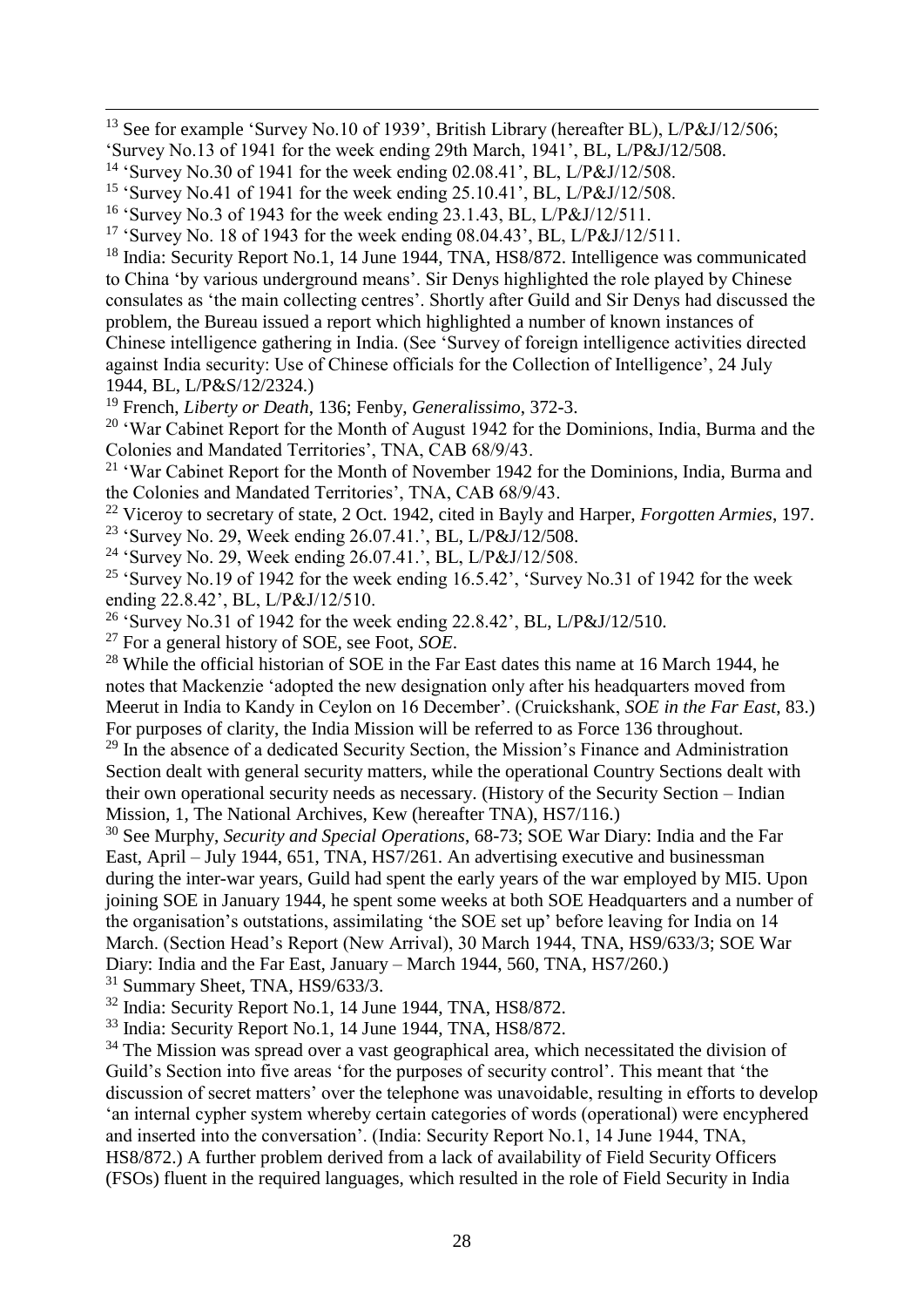inevitably being more limited than that carried out by FSO's in the UK, where they accompanied recruits on their training courses, reporting back to SOE's Security Section in London on their 'security mindedness'. (For more on the role of FSO's in relation to SOE training, see Murphy, *Security and Special Operations*, Chapter 3.)

<sup>35</sup> Alongside a significant number of French agents and 'relatively small' numbers of other ethnic groups. The internal History of the Security Section suggests an even greater figure of Chinese recruits at the time of Guild's arrival, noting that 'A large percentage of the agents employed by the Mission were Chinese recruited through various agencies in China and, at the time of the formation of the Security Section, three agents in every four under training were Chinese'. (History of the Security Section – Indian Mission, 11, TNA, HS7/116.)  $36$  The Mission's gratitude – along with a desire to make a good impression upon its benefactors – is clearly evident from surviving file material. When the arrival of the first group of 18 Chinese recruits to be trained for work in Burma (code-named 'Pandas') was imminent, a note to the Commandant of the training school emphasised the significance of the development: 'The agents are the first to be supplied to us by the Chinese National Gvt...it is most important for our future relations with CHUNGKING that these men should receive the very best training and treatment that we can offer'. (Chang Shen Report, 19 Sept. 1943, TNA, HS1/29.) Despite such early enthusiasm, the results ultimately proved disappointing; the Burma Country Section history noted that 'In September 1943, after very prolonged and high level negotiations, we were supplied by the Chinese D.M.I. with 18 Chinese agents. They were all supposed to know Burma and Burmese. In fact a number of them did not. They received a careful and comprehensive training but this served to cast considerable doubts on their suitability as agents and to cut a long story short, all but seven were finally returned to China.' (Burma Country Section General History 1941-1945, Chapter IV, 2, TNA, HS7/104.)  $37$  Referred to interchangeably in UK archival sources as 'Tai Li' (using the Wade-Giles system) or 'Dai Li' (pinyin system), for the purposes of consistency the pinyin system is used throughout this article. For further details on the origins and development of MSB, and its place within the wider Nationalist Chinese intelligence service, see Wakeman Jr., *Spymaster*. For further information on literature dealing with Chinese intelligence, see Chambers, 'The Past and Present State of Chinese Intelligence Historiography'.

<sup>38</sup> India: Security Report No.1, 14 June 1944, TNA, HS8/872.

<sup>39</sup> 'Report to the Director of Special Operations, Mediterranean Area, from Deputy to Head of the Division of Intelligence, Security, Liaison and Personal Services, S.O.E., H.Q., London', 28 March 1944, TNA, HS8/846.

 $^{40}$  AD.4 to D/Fin, 8 Nov. 1944, TNA, HS1/181.

 $\overline{a}$ 

<sup>41</sup> India: Security Report No.1, 14 June 1944, TNA, HS8/872.

<sup>42</sup> AD.4 to D/Fin, 8 Nov. 1944, TNA, HS1/181.

<sup>43</sup> India: Security Report No.1, 14 June 1944, TNA, HS8/872.

<sup>44</sup> Cipher telegram from Delhi (From Security), 7 Nov. 1944, TNA, HS1/181. IPI was formed in 1909, when Major John Arnold Wallinger, a senior officer in the Indian police, was seconded to the India Office in order to monitor the activities of Indian nationalists in Europe. Following the outbreak of the First World War, he was joined by Philip Vickery, also on secondment from the Indian police, who went on to become head of IPI in 1926, a position he held until the organisation was fused with the Security Service. For more details on the work of IPI, see O'Malley, *Ireland, India and empire*.

<sup>45</sup> Cipher telegram from Delhi (From Security), 7 Nov. 1944, TNA, HS1/181.

<sup>46</sup> That the plan had lost the attention of SOE Headquarters in London is suggested by a note from SOE's Director of Intelligence and Security, Archie Boyle, written in October: 'I have heard from AD/4 that Mr. Bamford of the I.P.I. wishes to see Lt. Col. Guild in connection with "his Chinese scheme", whatever that may be.' (A/CD to D/CE, 26 Oct. 1944, TNA, HS8/888.)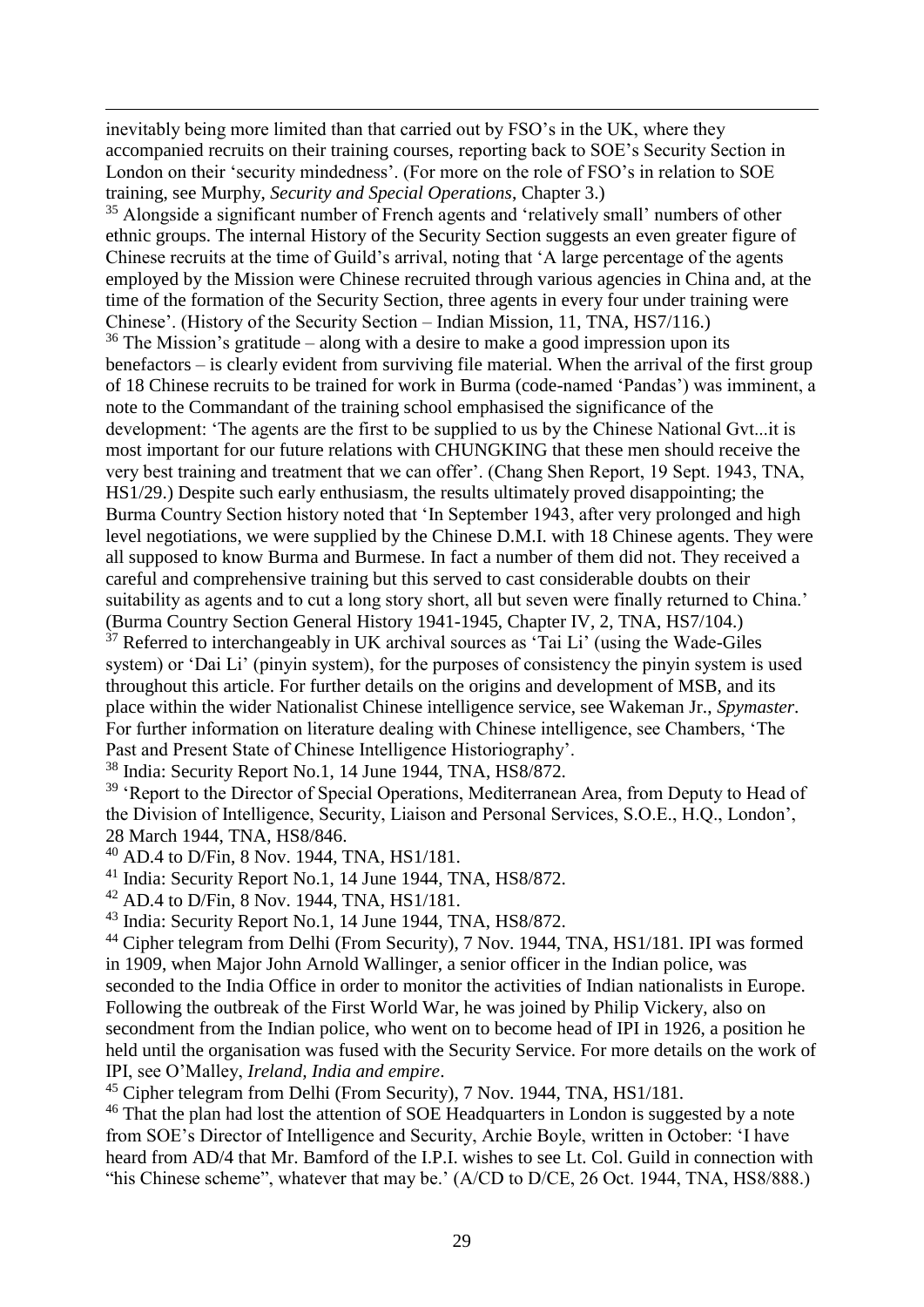$\overline{a}$ 

<sup>49</sup> Robertson to Park, 21 Nov. 1944, TNA, HS8/888. Force 136 was not alone in its collaboration with Dai Li. The British Secret Intelligence Service (SIS or MI6) also worked with the Nationalist Chinese intelligence service; prior to his replacement in early 1943, Major J H Green, who ran the SIS station in Singapore (relocated to Calcutta in January 1942), had 'established a relationship with George Yeh, local representative of the Nationalist Chinese Kuomintang's intelligence service'. As part of their collaborative efforts, Yeh provided Green with twenty potential agents who were taken to India and 'carefully trained for specific work in parts of Malaya, Siam and Indo-China'. (Jeffery, *MI6*, 582.) SOE's American counterpart, the Office of Strategic Services (OSS) also collaborated with Dai Li. (For further information on this relationship see Yu, *OSS in China*.)

<sup>50</sup> AD.4 to D/FIN, 8 Nov. 1944, TNA, HS1/181.

<sup>51</sup> AD.4 to D/FIN, 8 Nov. 1944, TNA, HS1/181.

<sup>52</sup> AD.4 to D/FIN, 8 Nov. 1944, TNA, HS1/181.

<sup>53</sup> A/CD to CD, 27 Nov. 1945, TNA, HS1/181; A.D.4. to D/CE.G (AD4/2825), 2 April 1945, TNA, HS8/888.

<sup>54</sup> Mackenzie to Boyle, 5 Dec. 1944, TNA, HS9/192/1.

 $55$  Mackenzie to Boyle, 5 Dec. 1944, TNA,  $HS9/192/1$ .

<sup>56</sup> Shai, 'Britain, China and the End of Empire', 291; D/CE.G to AD.4, 8 Dec. 1944, TNA, HS8/888. Progress was held up by a disagreement over what qualities the candidate required – specifically, whether it was necessary that they should be expert in double agent work – along with more mundane matters. On 9 December, Sheridan noted: 'This matter has now got into a thorough muddle, not, I think, through your fault or mine, but because of Bamford of I.P.I. butting in when he was asked not to do so, but to go in consert [sic] with us; and partly because of Guild's illness at a time when had he been fit he would have been tying these matters up with I.P.I. and other people in England'. (A.D.4. to D/CE.G, 9 Dec. 1944, TNA, HS8/888.) <sup>57</sup> Summary sheet, TNA, HS9/192/1; Wasserstein, *Secret War in Shanghai*, 159.

<sup>58</sup> Liddell Diary, 24 Jan. 1946, TNA, KV4/467.

<sup>59</sup> [Name redacted, Broadway] to Boyle, 12 Dec. 1944, TNA, HS9/192/1.

<sup>60</sup> Cipher telegram from New York, For ACD For Security Executive From Security Division, 20 Dec. 1944, TNA, HS1/181; Cipher telegram from New York, From G for A/CD and AD4, 21 Dec. 1944, TNA, HS1/181.

<sup>61</sup> Cipher telegram from Delhi, 29 Jan. 1945, TNA, HS8/888.

<sup>62</sup> Vickery to Sheridan, 13 March 1945, TNA, HS1/181.

 $63$  'Memorandum of Meeting held at the Office of the Commissioner of Police, Calcutta, 24th Feb '45', TNA, HS1/181. The meeting was also attended by two Force 136 security officers, Captain Tolson of Security Control, Calcutta (who, while working under Rae, was also DIB's agent), and Sir Denys.

<sup>64</sup> 'Memorandum of Meeting', TNA, HS1/181.

<sup>65</sup> 'Memorandum of Meeting', TNA, HS1/181.

 $66$  The cut out was Captain N Tolson, Deputy Commissioner of Police in charge of security control in Calcutta.

 $67$  On the copy of the minutes released to the National Archives, Point (a) has been marked with a large pencilled cross.

<sup>68</sup> A/CD to AD/P, 19 March 1945, TNA, HS8/888.

<sup>69</sup> A/CD to B/B.100 through AD, 24 March 1945, TNA, HS9/192/1.

<sup>70</sup> Guild to Commander, 18 Aug. 1945, TNA, HS8/888.

<sup>71</sup> Guild to Commander, 18 Aug. 1945, TNA, HS8/888.

 $47$  Senter to Robertson, 10 Aug. 1944, TNA, HS8/888.

<sup>48</sup> Robertson to Senter, 19 Aug. 1944, TNA, HS8/888.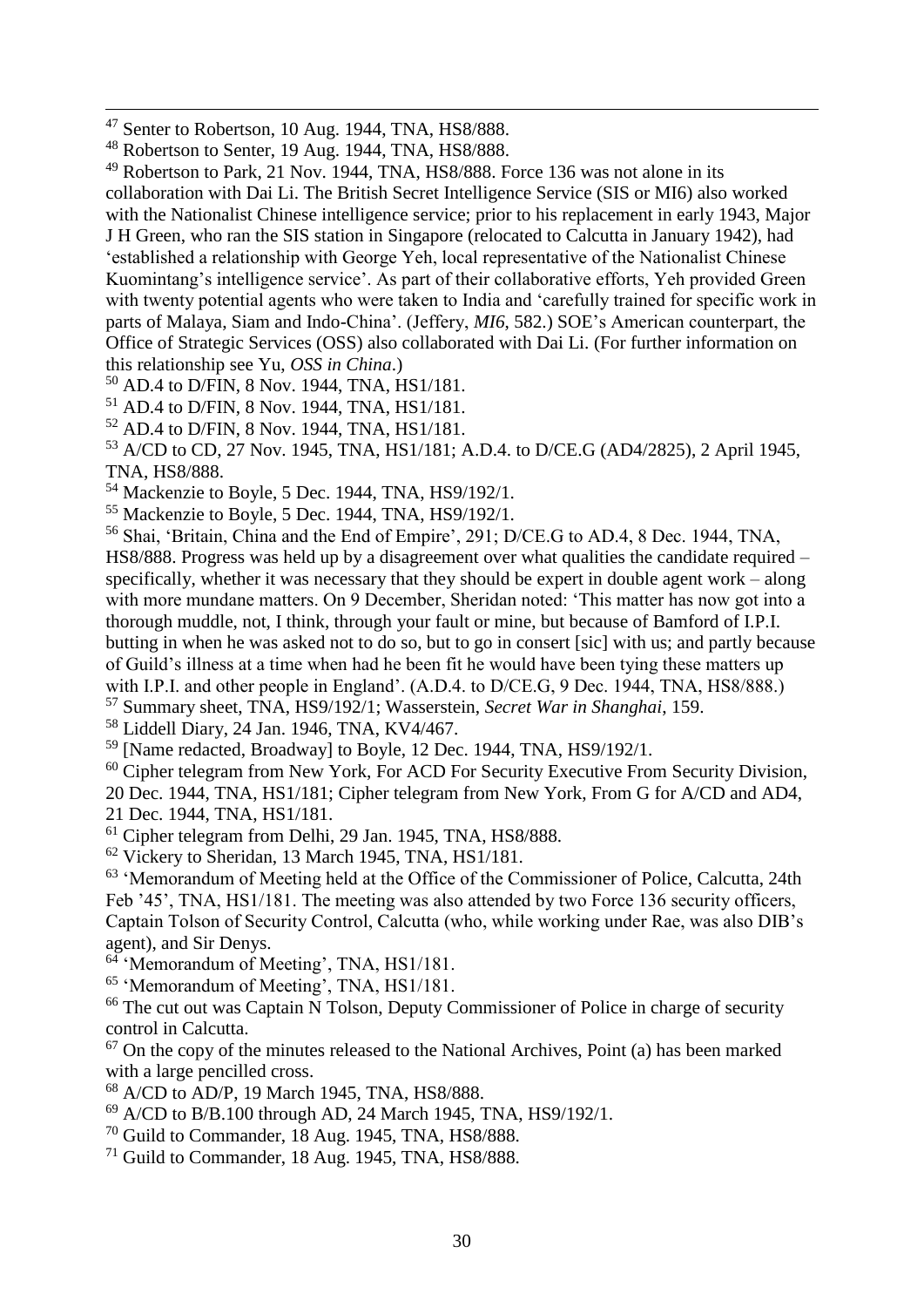$72$  Guild to Commander, 18 Aug. 1945, TNA, HS8/888. SOE regarded Smith as 'not a man of the same outstanding character and experience as Sir Denys'. Force 136 considered Sir Denys's retirement to be 'a great loss, because he took a particular personal interest in us from the very outset...we always felt we could rely on him to adjust any difficulties which might arise and help us in any manner that was possible'. (GSO1 (S) HQ Force 136 to A/CD through D/CE, 19 April 1945, TNA, HS9/192/1.)

<sup>73</sup> Bourne to Guild, 7 Aug. 1945 TNA, HS8/888. The agents were described as Burma Chinese, Calcutta/Burma Chinese, Malay Chinese and Hong Kong Chinese, the sub-agents both as Calcutta Chinese. A Shanghai Chinese ('whose father is number two in the Ching Peng'), Bourne noted that there had been 'every difficulty' in arranging Benenden's arrival.

<sup>74</sup> Bourne to Guild, 7 Aug. 1945, TNA, HS8/888.

<sup>75</sup> The French Concession had actually supported the activities of a 'key Green Gang figure', who also served as head of their Chinese detective squad. (Bickers, *Empire Made Me*, 116.)

<sup>76</sup> For further information, see Wasserstein, *Secret War in Shanghai*, 7-8, 25.

<sup>77</sup> Bickers, *Empire Made Me*, 59.

 $\overline{a}$ 

<sup>78</sup> Bickers, *Empire Made Me*, 72. See also Bickers, 'Who were the Shanghai Municipal Police, and why were they there? The British recruits of 1919', 174.

<sup>79</sup> Bourne to Guild, 7 Aug. 1945, TNA, HS8/888.

<sup>80</sup> Bourne to Guild, 7 Aug. 1945, TNA, HS8/888.

 $81$  Philip Murphy, 'Intelligence and decolonization: The life and death of the federal intelligence and security bureau, 1954-63', *Journal of Imperial and Commonwealth History* 29(2) (May 2001), 103.

<sup>82</sup> Bourne to Guild, 7 Aug. 1945, TNA, HS8/888.

<sup>83</sup> D/Fin to A/D, 27 Sept. 1945, TNA, HS8/888.

<sup>84</sup> AD6 to A/CD, 20 Sept. 1945, TNA, HS1/181.

<sup>85</sup> AD6 to A/CD, 20 Sept. 1945, TNA, HS1/181.

<sup>86</sup> AD6 to A/CD, 20 Sept. 1945, TNA, HS1/181.

 $87$  A/CD to AD/6, 24 Sept 1945, TNA, HS8/888. In August 1945 SIS had found itself 'left with a sprawling deployment in India and China, generally geared to supporting the military needs of Mountbatten's strategy for the war against Japan...SIS's stations had been positioned more to support the military campaign in Burma and the recovery of Malaya than to gather longerterm intelligence required to support a re-established British presence in the region'. (Jeffery, *MI6*, 697.)

<sup>88</sup> Cipher telegram to Meerut, CD to B/B.900, 28 Dec. 1945, TNA, HS9/192/1.

<sup>89</sup> While he still believed that SOE was 'under a moral obligation to retain Bristol for unexpired portion of two years', Smith had contacted IPI 'recommending that Bristol's organisation should continue for the unexpired period under existing terms of financial responsibility modified only by DIB's acceptance of responsibility for payment of agents as distinct from Bristol's salary and allowances'. To Anstey, this appeared the 'best possible solution...hope you will agree to its adoption'. (Cipher telegram from Meerut to London: BB900 to A/CD, 29 Dec. 1945, TNA, HS9/192/1.)

 $90$  B/B.3 to C.D. via A.D., 2 Jan. 1946, TNA, HS1/181. Beyond the date, the correspondents' details and the scribbled note, the entire content of the letter has been redacted prior to release. <sup>91</sup> Summary Sheet, TNA, HS9/192/1.

<sup>92</sup> Liddell Diary, 24 Jan. 1946, TNA, KV4/467.

<sup>93</sup> Liddell Diary, 24 Jan. 1946, TNA, KV4/467.

<sup>94</sup> Liddell Diary, 24 Jan. 1946, TNA, KV4/467.

<sup>95</sup> While the SIFE post went to Major Malcolm Johnston, Bourne's SOE Personnel File blandly records that on 23 March 1946 he was 'Posted to M.I.5 for Special duties'. (Liddell Diary, 7 Feb. 1946, TNA, KV4/467; Summary Sheet, HS9/192/1.) Liddell's next reference to Bourne